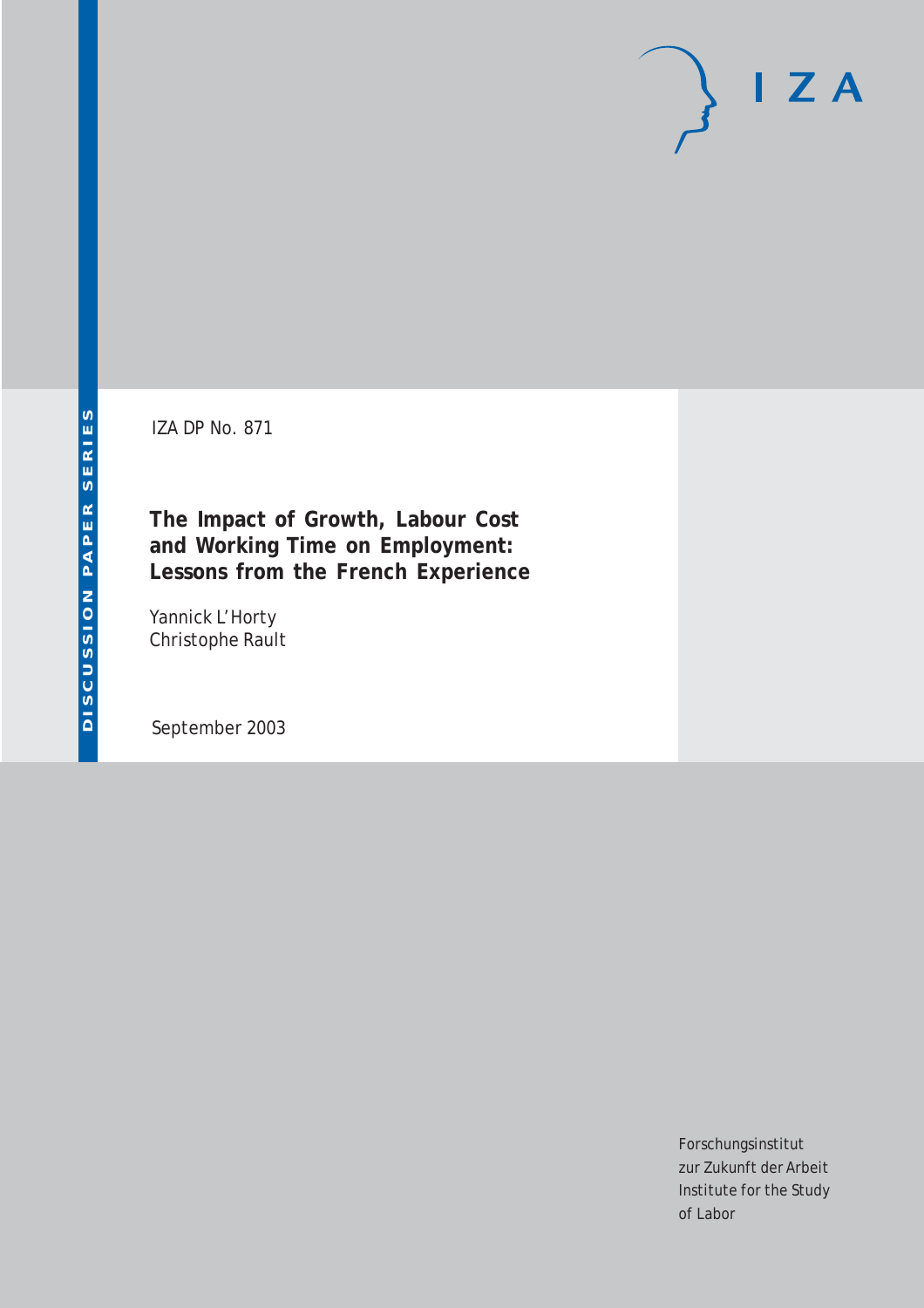# **The Impact of Growth, Labour Cost and Working Time on Employment: Lessons from the French Experience**

## **Yannick L'Horty**

*EPEE, University of Evry Val d'Essonne*

### **Christophe Rault**

*EPEE, University of Evry Val d'Essonne, EUREQua, Sorbonne University and IZA Bonn*

> Discussion Paper No. 871 September 2003

> > IZA

P.O. Box 7240 D-53072 Bonn **Germany** 

Tel.: +49-228-3894-0 Fax: +49-228-3894-210 Email: [iza@iza.org](mailto:iza@iza.org)

This Discussion Paper is issued within the framework of IZA's research area *The Future of Labor.* Any opinions expressed here are those of the author(s) and not those of the institute. Research disseminated by IZA may include views on policy, but the institute itself takes no institutional policy positions.

The Institute for the Study of Labor (IZA) in Bonn is a local and virtual international research center and a place of communication between science, politics and business. IZA is an independent, nonprofit limited liability company (Gesellschaft mit beschränkter Haftung) supported by Deutsche Post World Net. The center is associated with the University of Bonn and offers a stimulating research environment through its research networks, research support, and visitors and doctoral programs. IZA engages in (i) original and internationally competitive research in all fields of labor economics, (ii) development of policy concepts, and (iii) dissemination of research results and concepts to the interested public. The current research program deals with (1) mobility and flexibility of labor, (2) internationalization of labor markets, (3) welfare state and labor market, (4) labor markets in transition countries, (5) the future of labor, (6) evaluation of labor market policies and projects and (7) general labor economics.

IZA Discussion Papers often represent preliminary work and are circulated to encourage discussion. Citation of such a paper should account for its provisional character. A revised version may be available on the IZA website ([www.iza.org](http://www.iza.org/)) or directly from the author.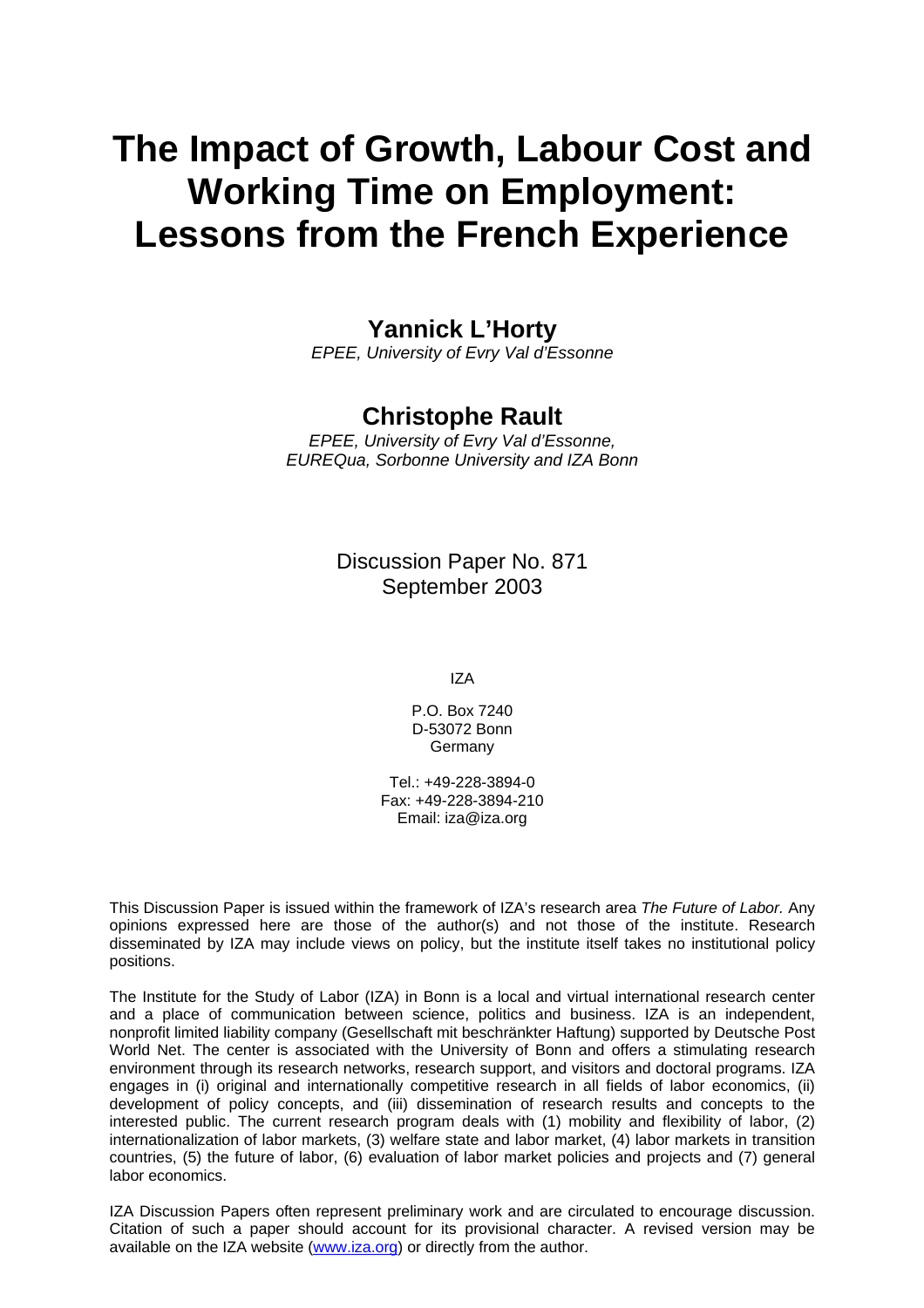IZA Discussion Paper No. 871 September 2003

## **ABSTRACT**

## **The Impact of Growth, Labour Cost and Working Time on Employment: Lessons from the French Experience**[∗](#page-2-0)

To account for employment evolutions at the macro-economic level, we propose a modelling where employment is explained by added value, working time and real labour cost. Estimations using quarterly French macro-economic data are carried out in a multivariate framework for three sets of sectors. We get a relationship in which employment rises with growth and decreases when labour cost or working time rises in industrial sectors as well as in non-industrial ones. This model then permits to measure retrospectively the contributions of each of the variables to employment inflections since the mid-eighties.

JEL Classification: E24, J22, J23

Keywords: Per capita productivity, hourly productivity, labour demand, employment, working time, cointegration, VAR-ECM model

Corresponding author:

 $\overline{a}$ 

Christophe Rault Department of Economics University of Évry Val d'Essonne 4 Boulevard François Mitterrand 91025 Évry-Cedex France Email: chrault@hotmail.com

<span id="page-2-0"></span><sup>∗</sup> Financial support from the French Labour Ministry through the research program « Emplois flexibles, salaries rigides » is gratefully acknowledged.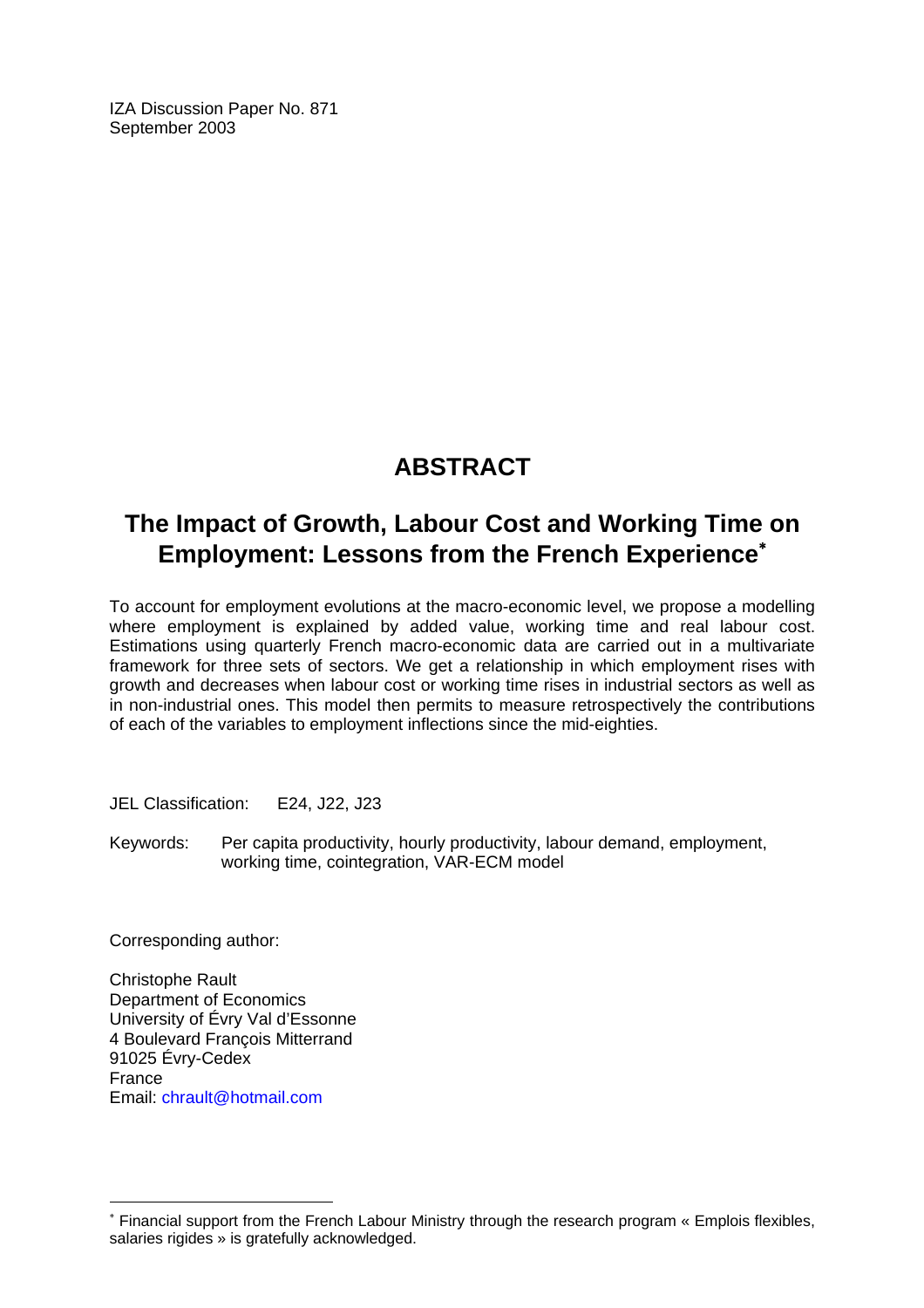#### **1. INTRODUCTION**

Since the early eighties productivity gains have known a new decrease in France and growth content has risen in employment. For the same rate of growth it seems as if French economy has become able to generate more jobs. Evidences show that between 300 and 500,000 jobs, essentially located in the service sector have been preserved in spite of the slowing down of activity since the 1993 recession.

The aim of this study is to try to explain these evolutions. We propose a modelling of French employment and confront it with quarterly macro-economic data using multivariate econometric techniques. We consider employment determinants by providing a general and theoretical specification. The estimations are based on definitive series of quarterly accounts covering the 1976.1 to 1996.4 period and concern non agricultural manufacturing sectors, as well as industrial and non-industrial ones (composed mainly of the service sector)<sup>1</sup>.

In section 2 we present a productivity modelling and econometric estimations using Johansen's methodology (1988, 1995). In this specification employment depends on three main determinants: added value, working hour and real labour cost. A higher growth, a working hour or labour cost reduction have a positive impact on employment and permits a satisfactory reproduction of the French unemployment evolution over the past twenty years. A final section reviews our main findings.

#### **2. Modelling productivity and employment**

l

Macro econometric estimations of the link between growth and employment distinguish between the short-run dimension reflecting the productivity cycle, and the long-run dimension related to the trend productivity gains. To obtain the long run target, one can regress a productivity indicator on a temporal polynomial, generally a linear or quadratic trend. The trend productivity target constitutes the error correcting term mechanism of an error correction model.

<sup>&</sup>lt;sup>1</sup> At the end of 1996 industrial manufacturing sectors amount to 4.2 million salaried employees and non industrial non agricultural sectors to 9.1 million, including 8 million in the service sectors and 1.1 million in the building trade.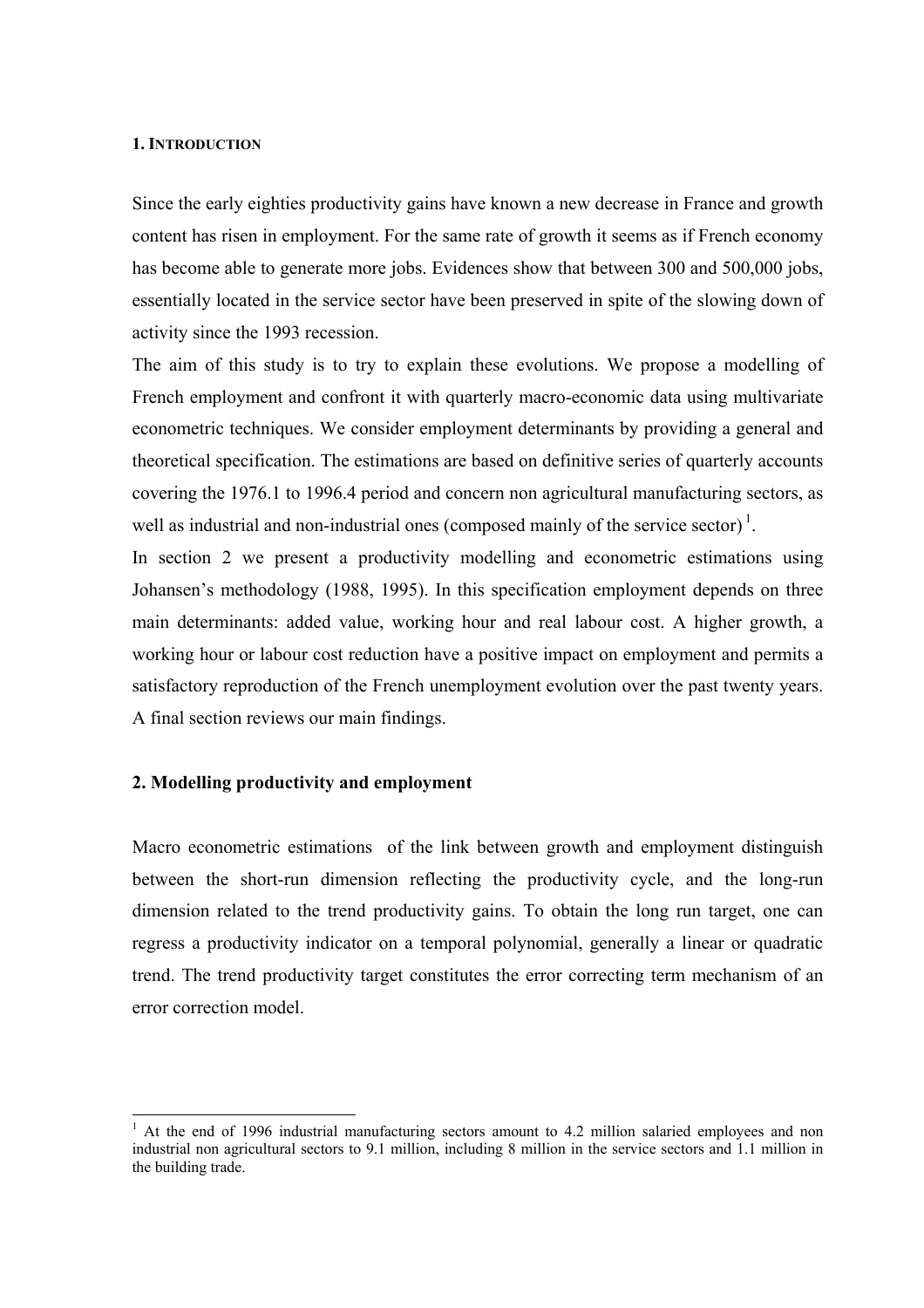From a theoretical point of view, this modelling rests upon rather restrictive assumptions. It supposes that employment is connected in a stable way to growth, independently of any other determinants. It is thus implicitly assumed that labour cost, capital cost, or working time have no long-term influence on employment or productivity at a macro-economic level.

From a theoretical point of view, it seems preferable to retain a less restrictive form of the employment equation where the elasticities of its different determinants, output, labour cost, and working time are not *a priori* constrained. It is such estimations that Laffargue and L'Horty (1997) carried out in a univariate framework. The explanation gains in generality without prejudging its consequences on employment. This lack of restriction is also in accordance with what data indicate. Whether it is specified in manpower or in hours worked, labour productivity is actually a non-stationary variable in the usual field of observation. Thus productivity conventional modelling leads systematically to nonstationary residuals at the 5 % level. As it is shown by the estimations and the tests in appendix 2, this report is verified whether productivity is specified in manpower or in hours worked, whether we consider non agricultural manufacturing sectors, or only industrial or non- industrial ones and finally whether labour cost is included or not in the estimation<sup>2</sup>.

For these theoretical and empirical reasons, our approach is to wonder whether adopting more general specifications compatible with non constant return scales and/or an imperfect substituability of men to hours worked can lead to a more satisfactory empirical modelling. Before testing this, it is necessary to have first a theoretical framework leading to a general employment equation which corresponds to an estimable long-run relationship. This is necessary if we want to give a structural interpretation of the parameters which determine employment.

<sup>&</sup>lt;sup>2</sup> On the contrary Maurel (1990) found that only hourly productivity was non stationary using quarterly data covering the 1970-1989 period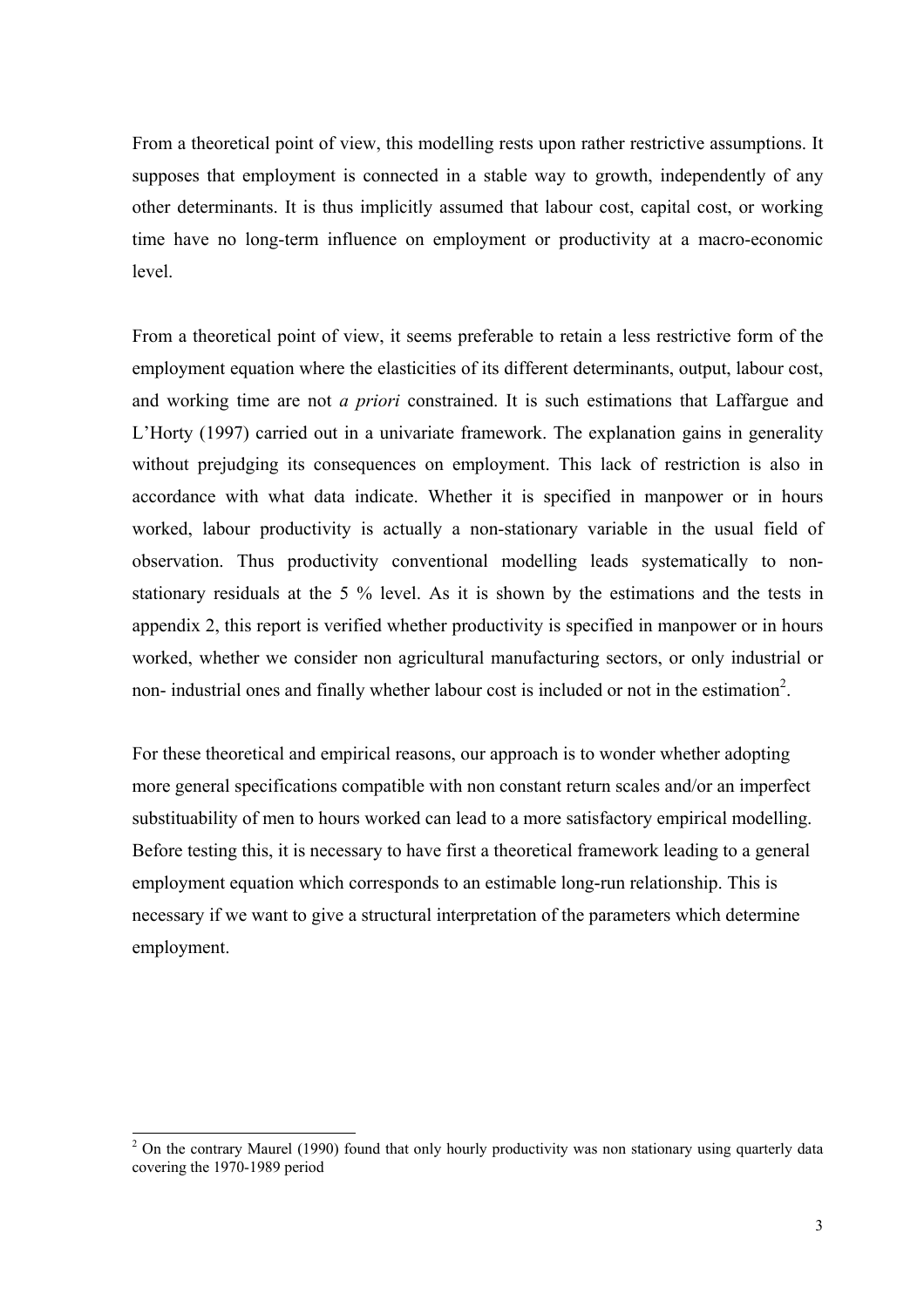#### **2.1 The theoretical determinants of employment**

The model presented in this sub-section is both simple and general. It is simple because we only distinguish two production factors, labour and capital, expressed in effective units, we consider a representative firm which minimises its production costs and we only deal with the conditional elasticities of employment to these three determinants. The log-linear expression of our employment equation can be written as  $n = ay + bw + ch$ , where n represents occupied manpower, y production level, w real labour cost, and h the length of working time (hereafter working time), all these variables being expressed in natural logarithms. The coefficient of each variable denotes the conditional elasticities of employment to the corresponding variables. It is obvious that a labour cost increase modifies the employment level both for a given production through the substitution possibilities between factors, and also *via* the modification of the production level related to the price variation which accompanies the modification of production costs ("volume" effect). Unconditional elasticities take all these effects into account whereas conditional elasticities only correspond to the effects for a given production, i.e. without the "volume" effect. Here, we focus exclusively on conditional elasticities because they can be deduced directly from our econometric estimations. Anyway, the difference at the aggregated level is likely to be low since market power is higher at a macroeconomic level and since volume effect decreases with it.

The model nevertheless will be very general in so far as production function will not be specified and will only be assumed to be homogeneous of degrees θ, nor the nature of the scale returns, market structures, the capital-labour substituability degree or the men to the substituability degree of hours worked.

The conditional labour demand which minimises the production costs for a given output level verifies the Shephard Lemma:  $\overline{L} = C_W(W, R, Y)$ , where  $C_W$  is the derivative of the cost function with regard to labour cost. By differentiating this equation and by introducing the elasticities of employment to labour cost, to capital and to output level, we obtain an expression of the conditional labour demand where the employment growth of rate only depends on the relative labour cost growth of rate and on the production one. The conditional elasticity of employment to labour cost can then be expressed with respect to the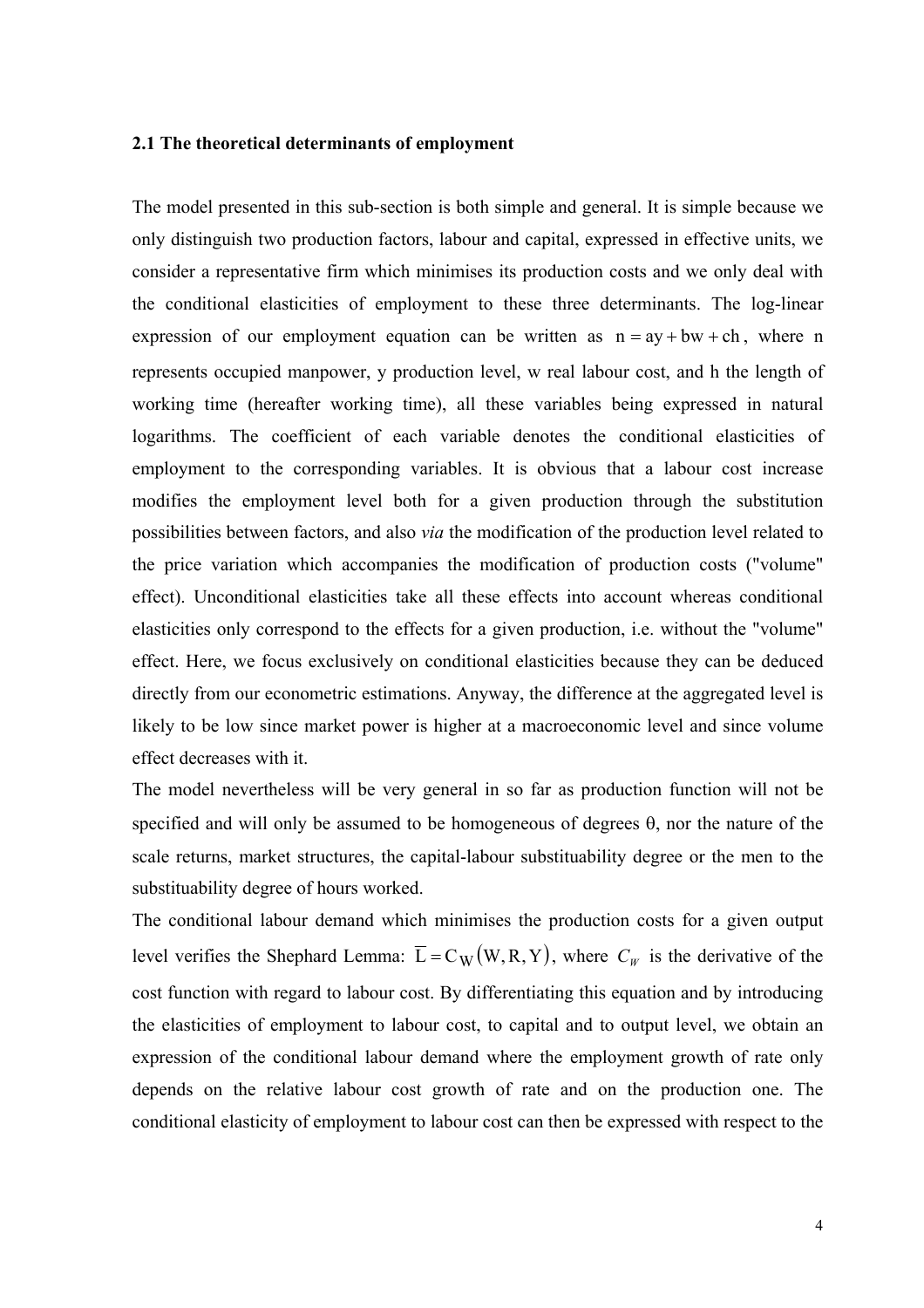substitution elasticity between capital and labour  $_W$ C $_R$ WR  $C_W C$ CC  $\sigma = \frac{\sigma_{\text{w}}}{\sigma_{\text{w}}}\frac{1}{\sigma_{\text{w}}}$  and with respect to the wage share in the added value (denoted s). As for the production elasticity to employment, it is equal to the homogeneity degree of the cost function which is the opposite of that of the production function, θ.

$$
\frac{dL}{L} = -\sigma (1 - s) \left( \frac{dW}{W} - \frac{dR}{R} \right) + \frac{1}{\theta} \frac{dY}{Y}
$$
(1)

The conditional labour demand decreases when the relative labour cost goes up, all the more as the substitution possibilities are high, and when production decreases. This expression is very general and is in particular independent of the technology used, i.e. of the nature of the production function, or of the functions which can be deduced from it (cost or profit function).

Employment measured in effective units (L) corresponds to the product of manpower (N) by an effort function, e(h) which depends on working time. It differs from employment in hours worked (H), which is by definition equal to the product of employment expressed in manpower (N) by working time (h). Working time is then likely to affect the employment level through three relays: its impact on hourly labour productivity, its impact on equipment use length and the wage compensation degree related to working time variations. The effort elasticity to working time is denoted  $\eta^e$ , the elasticity of the length of equipment use to working time is denoted  $\eta_h^d$ , the impact of a length of working time variation on the hourly wage depends on the wage compensation degree, denoted  $\gamma$  (the wage compensation is equal to zero when  $\gamma = 0$ , it is complete when  $\gamma = 1$ ). It can be shown that at the producer optimum, the labour cost elasticity to working time depends on the three above parameters related to working time introduction.

$$
\eta_h^W = 1 - \gamma - \eta_h^e + \eta_h^d \tag{2}
$$

The complete expression of the labour demand equation is then given by:

$$
\frac{dN}{N} = -\sigma \left(1 - s\right) \left(\frac{dW}{W} - \frac{dR}{R}\right) + \frac{1}{\theta} \frac{dY}{Y} - \left[\sigma \left(1 - s\right) \left(1 - \gamma - \eta_h^e + \eta_h^d\right) + \eta_h^e\right] \frac{dh}{h} \tag{3}
$$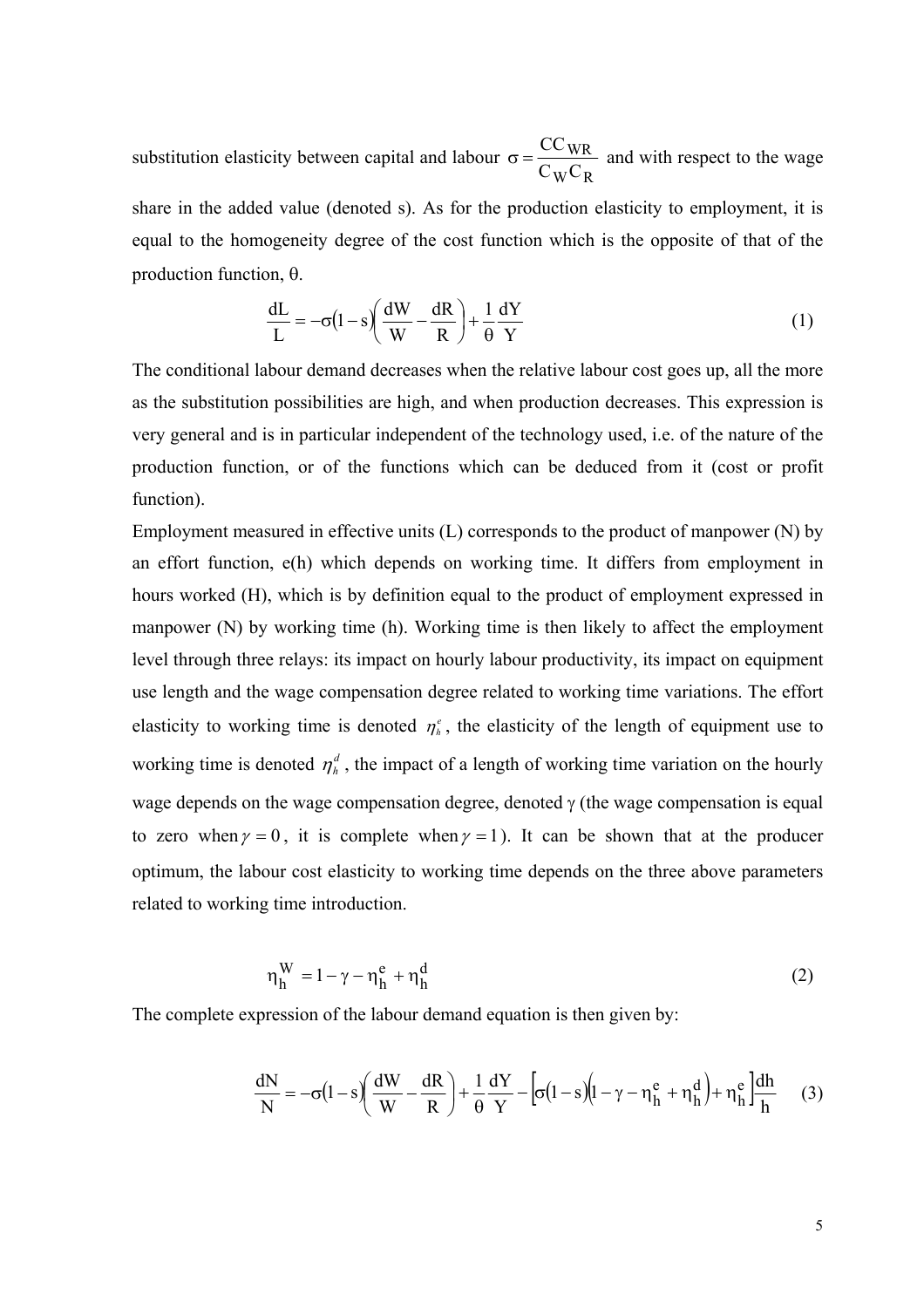Finally, we obtain by integration a log linear expression of employment in level whose elasticities have a clear theoretical meaning. This expression will be used to interpret our estimation results.

$$
n = -\sigma(1-s)(w-r) + \frac{1}{\theta}y - \left[\sigma(1-s)(1-\gamma-\eta_h^e + \eta_h^d) + \eta_h^e\right]h + cste
$$
 (4)

Occupied manpower decreases when relative labour cost goes up all the more as substitution possibilities are high, and rise with activity (when scale returns are constant this employment equation becomes a productivity equation). The impact of working time is less straightforward to comment. A working time decrease leads to a reduction of hours worked if it increases labour cost ( $\eta_h^W$  negative) and it will be the case if it is compensated for by an increase of hourly wages ( $\gamma$  close to one), if it comes along with reorganisations in the production process ( $\eta_h^d$  close to zero) and if it has a limited impact on hourly productivity  $(\eta_h^e)$  close to one). Then, the working time reduction will have a negative impact on employment when it is measured in effective units or in hours worked, but it will be nevertheless always favourable to employment measured in occupied manpower (if and only if  $\eta_h^e > \eta_h^L$  $\eta_h^e > \eta_h^L$ ).

The effort elasticity to working time,  $\eta_h^e$ , which measures the substituability degree of men to hours, or the impact of a length of working time reduction on the hourly productivity, is therefore a crucial parameter. Two opposite effects are at work When the effort elasticity to working time is high, a working time reduction has a limited upward impact on hourly productivity, or even decreases hourly productivity if this elasticity is higher than unity (the «warm-up effect» is in this case stronger than the « tiredness effect»). This hourly productivity decrease is favourable to employment in a strict logic of men to hour worked substitution, but it is unfavourable to employment because it renders hourly labour cost more expensive and decreases hours worked. This negative effect depends on the substitution possibilities between factors,which is not the case for the former. All in all, if substitution possibilities are not too important, ( $\sigma < \frac{1}{1-s}$ ), the positive effect is higher than the negative one: a high effort elasticity to working time thus strengthens the positive effects of a length of working time reduction on occupied manpower.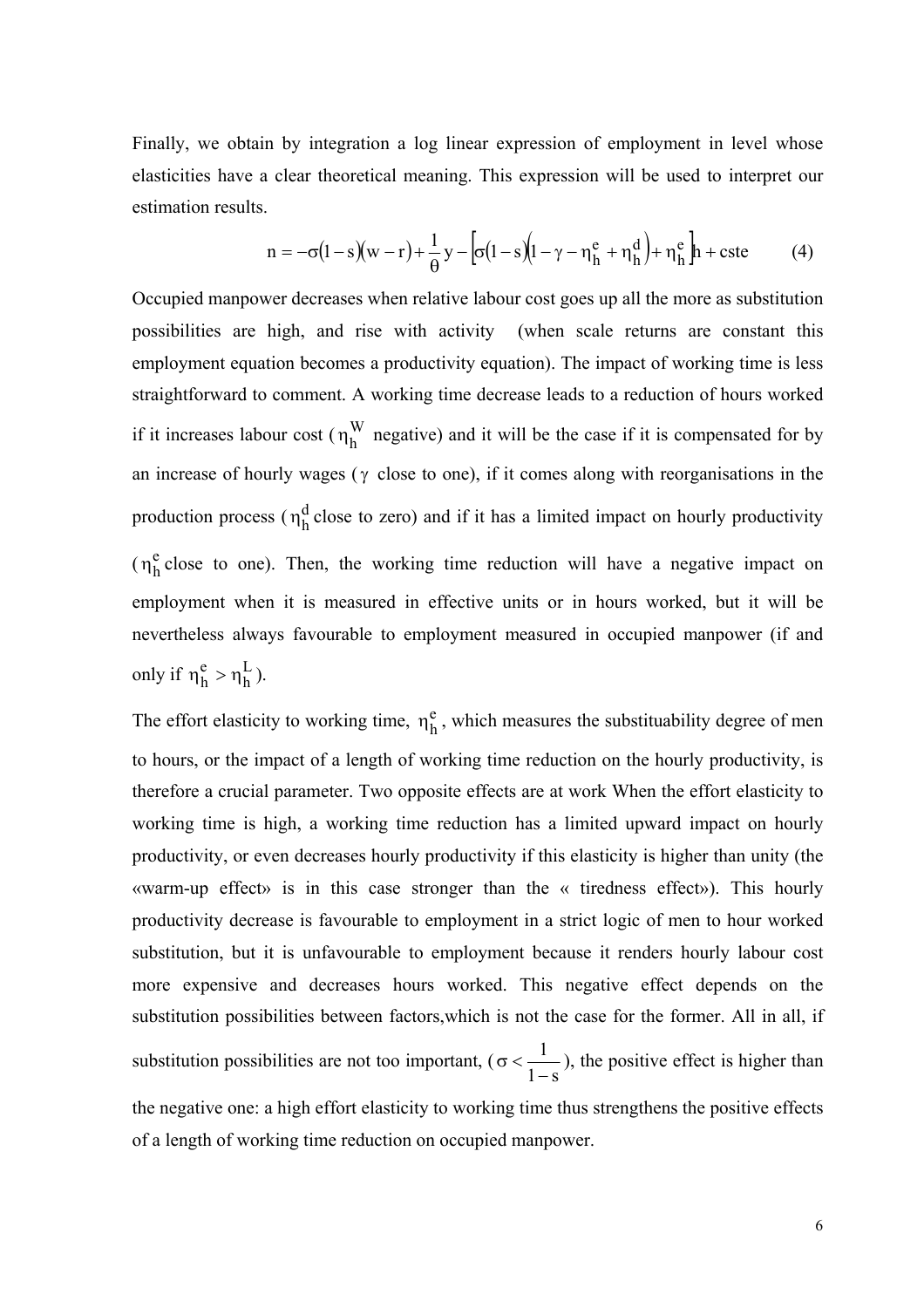#### **2.2 Unrestricted multivariate econometric estimations of employment equations**

The use of multivariate estimations enables to describe the interdependences between employment, added value, working time and labour cost without making any *a priori* assumption on the value of the elasticities linking those variables and to test the existence of long run relationships. This sub-section proposes a non-constrained error-correction (VAR-ECM) modelling for these four variables and for each sector under study<sup>3</sup>, the estimation sample covers the 1970-1 to 1996-4 period.

A specific problem is related to the measure of capital cost. In the empirical studies surveyed by Hamermesh (1993), the effort made by the empirical researcher to measure other factor prices than that of labour, particularly that of capital is not much rewarded by a noticeable modification of the obtained results. On macroeconomic data, Dormont (1997) estimated a model where labour and capital cost were separated but found that capital cost was systematically non significant. These results incite us to retain a specification where capital cost is not included in the relative factor costs and where only labour cost is considered.

The econometric methodology implemented here (cf. appendix 3 for further details) provides the following estimations of the long-run relationship among our four variables, for each of the three sectors under consideration:

| $n_t = 0.786$ y <sub>t</sub> - 0.083 h <sub>t</sub> - 0.083 (w-p) <sub>t</sub> - 0.003 trend | (Non agricultural manufacturing sectors NAMS) |
|----------------------------------------------------------------------------------------------|-----------------------------------------------|
| $n_t = 1.172$ y <sub>t</sub> - 0.762 h <sub>t</sub> - 0.304 (w-p) <sub>t</sub> - 0.006 trend | (Industrial sectors, IS)                      |
| $n_t = 0.555$ y <sub>t</sub> - 0.254 h <sub>t</sub> - 0.212 (w-p) <sub>t</sub> + 4.068       | (Non industrial sectors, NIS)                 |

<sup>&</sup>lt;sup>3</sup> It is important to have in mind that the tested structural model is of course the same for each of the three sectors and is given by equation (1). However empirically, we have to specify and to estimate three distinct error-correction specifications, one for each sector, which leads us to speak at some moments of three VAR-ECM models.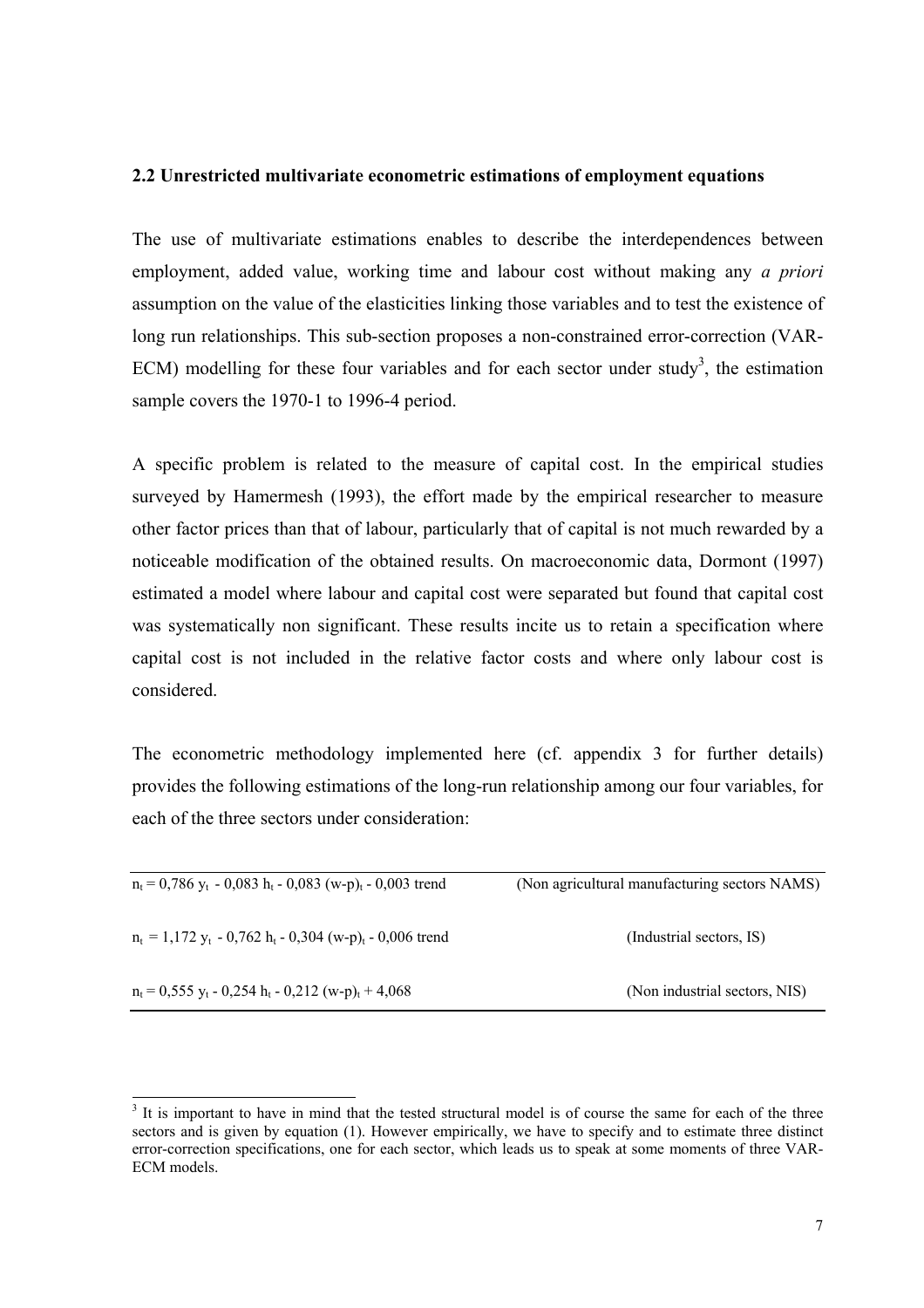In these three estimations the set of coefficients has a sign in accordance with the predictions of the theoretical model. Real labour cost (w-p) and working time appear with a negative sign. In the long term and when the independences between variables are taken into account, the reduction of real labour cost and the reduction of working time thus go hand in hand with an employment increase in non agricultural manufacturing sectors as well as in industrial and non-industrial ones. The differences between these two sets of sectors are however strong.

A structural interpretation of these results can be obtained from the theoretical model. The identification of the various parameters which results from it is given in table 1. First of all, the scale returns (parameter  $\theta$ ) would be slightly increasing in the non agricultural manufacturing sectors, slightly decreasing in the industrial ones and increasing in the non industrial ones, where productivity is lower and growth content richer in employment. Then, capital and labour would be little substituable for the set of sectors, and hence employment would be little sensitive to its cost at the aggregated level. We find again a traditional result of French macro-econometric models, carefully commented by Dormont (1997). However, as she suggested, the possibilities of substitution would be more important at a desaggregated level. The elasticities of substitutions are indeed higher in the non industrial sectors and still higher in the industrial ones where the possibilities of substitution are close to those of a Cobb-Douglas production function<sup>4</sup>. The elasticity of employment to labour cost would be close to 0.2 in the non-industrial sectors and to 0.3 in industrial ones, which corresponds to the central value given by Hamermesh (1993) in his survey of applied studies carried out in other countries than France.

l

<sup>&</sup>lt;sup>4</sup> Higher substitution possibilities at the desagregated level than at the aggregated one suggest some phenomena of draining of employment between sectors when labour cost modifications happen, phenomena which are not captured by the aggregated elasticities. These phenomena also explain distances between aggregated and disintegrated levels for the other parameters.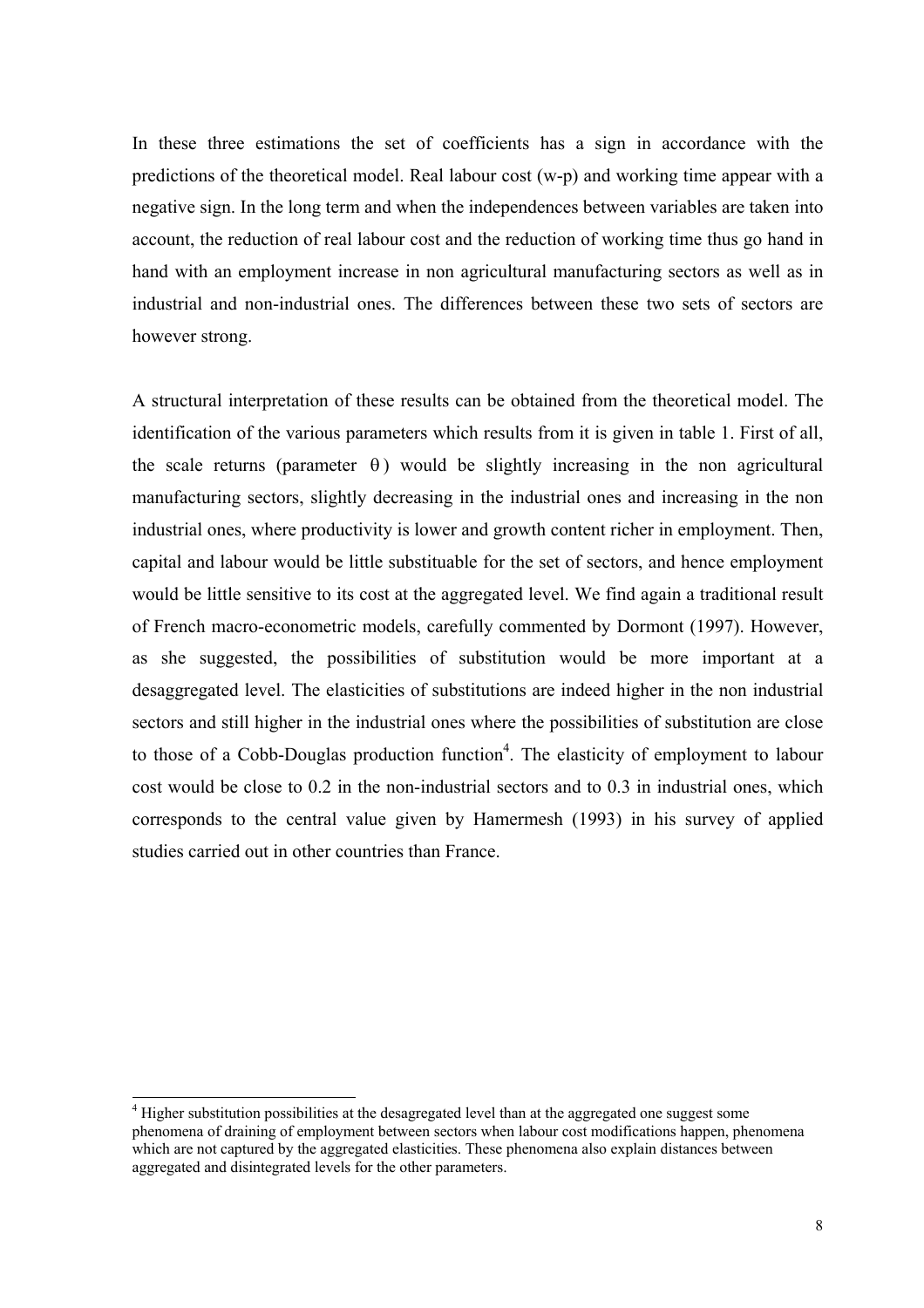|      | Scale returns<br>$(\theta)$ | capital to<br>labour<br>substitution<br>elasticity ( $\sigma$ ) | Elasticity of<br>employment to<br>its cost $(\overline{\eta}_W^L)$ | Elasticity of<br>manpower to<br>working time<br>$(\eta_h^N)$ |
|------|-----------------------------|-----------------------------------------------------------------|--------------------------------------------------------------------|--------------------------------------------------------------|
| NAMS | 1,27                        | 0,28                                                            | $-0.08$                                                            | $-0.17$                                                      |
| IS   | 0,85                        | 1,01                                                            | $-0.3$                                                             | $-1,07$                                                      |
| NIS  | 1.8                         | 0.7                                                             | $-0.21$                                                            | $-0.47$                                                      |

| Table 1 – Interpretation and identification of structural parameters |  |  |  |  |
|----------------------------------------------------------------------|--|--|--|--|
|----------------------------------------------------------------------|--|--|--|--|

Note: for all sectors, the share of wages in the added value is supposed to be equal to 70 %.  $(= 0,7)$ . In the estimations of the three cointegrating relationships labour cost is a per capita one and not an hourly one, which modifies the elasticity of manpower to working time.

The effect of a working time reduction on occupied manpower is always positive but this is clearer at the desaggregrated level than at the aggregated one. In non industrial sectors a length of working time reduction of 10 % induces a rise of occupied manpower close to 5 % (and hence a decrease of hours worked by 5 %). We obtain a little less than "the rule of three" in these sectors. The impact is the most significant in industrial sectors where a working time reduction has no effect on the hours worked, or slightly increases them, and increases strongly occupied manpower (we are then close to "the rule of three")<sup>5</sup>.

This result for industrial sectors is all the more remarkable as employment seems to be more sensitive to labour cost than in non industrial ones, which is not a favourable condition for employment. To interpret this more significant effect of working time in industrial sectors, it is important to decompose what is connected to the effort elasticity to working time on the one hand, and what comes from the other parameters, on the other. Our estimation strategy does not allow us to identify each of the theoretical parameters but we can always calculate the value of one of them conditionally on the value assumed for the others. We proceed like this in table 2 where we consider two extreme assumptions for the wage compensation degree and the equipments use length elasticity to labour, in order to deduce the value of the effort elasticity to working time

<sup>&</sup>lt;sup>5</sup> Let us recall that we only measure here the long-run effects of working time reduction as it has occurred in France from the beginning of 1976 to the end of 1996: this is not a forward-looking report which would be valid for a collective length of working time reduction as the one implemented in France since the 1998 law on the passage to a 35- hour workweek whose modalities are historically original.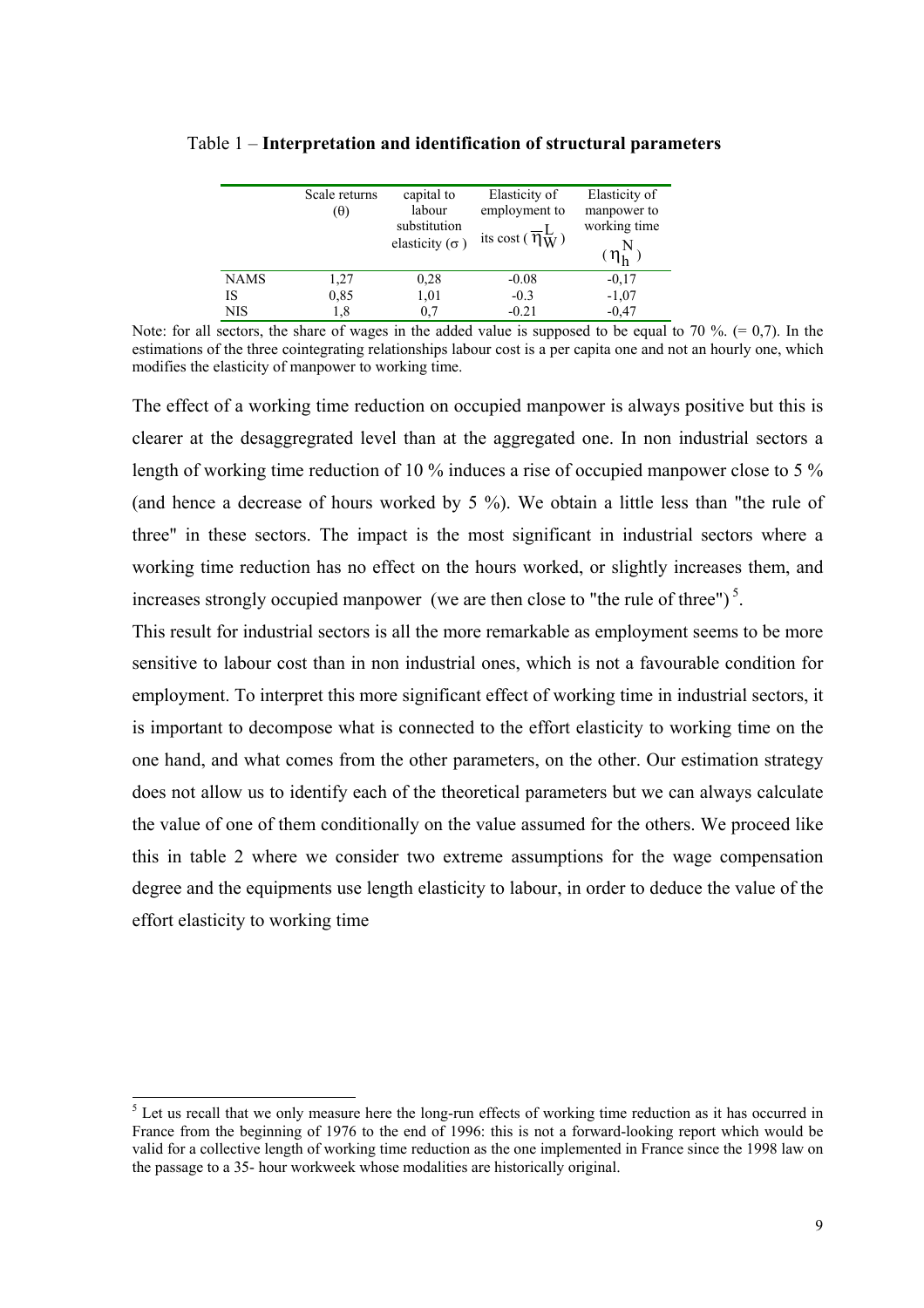|             | Minimal value     | Central value | Maximal value                                                                  |
|-------------|-------------------|---------------|--------------------------------------------------------------------------------|
|             |                   |               | $(\eta_h^d - \gamma = 1)$ $(\eta_h^d - \gamma = 0)$ $(\eta_h^d - \gamma = -1)$ |
| <b>NAMS</b> |                   | 0.09          | 0.18                                                                           |
| IS          | $0,66$<br>$0,054$ | 1,09          | $\frac{1,53}{0,59}$                                                            |
| <b>NIS</b>  |                   | 0.32          |                                                                                |

Table 2 – **Conditional identification of the effort elasticity to the length of working time**  $(\eta_h^e)$ 

It appears that it is not possible to interpret theoretically the differences of behaviours between the sets of sectors without making differences in the effort elasticity to working time which play an important role. Differences between sectors concerning the wage compensation degree and the reorganization dimension would thus play a secondary role in the explanation of the effects of working time on employment. The effort elasticity to working time would be the lowest at the aggregated level, where a working time reduction would entail a high labour hourly productivity increase. It would have an intermediate value in non industrial sectors and would be the higher in industrial ones. In these sectors, men and hours worked are more substitutable than some elsewhere. A working time reduction is even likely to have no effect on hourly productivity and it decreases consequently labour measured in effective unity. If industrial sectors are those where working time reduction produces the most favourable effects on occupied manpower, it is because it raises less than in other sectors the labour hourly productivity which is favourable to employment by a sharing effect.

#### **3. A retrospective explanation**

We thus obtain a better representation of the employment determinants when we take growth, working time and labour cost at the same time into account. It is theoretically less restrictive than the conventional approach and in accordance with the statistical properties of data. What are the teachings of this representation?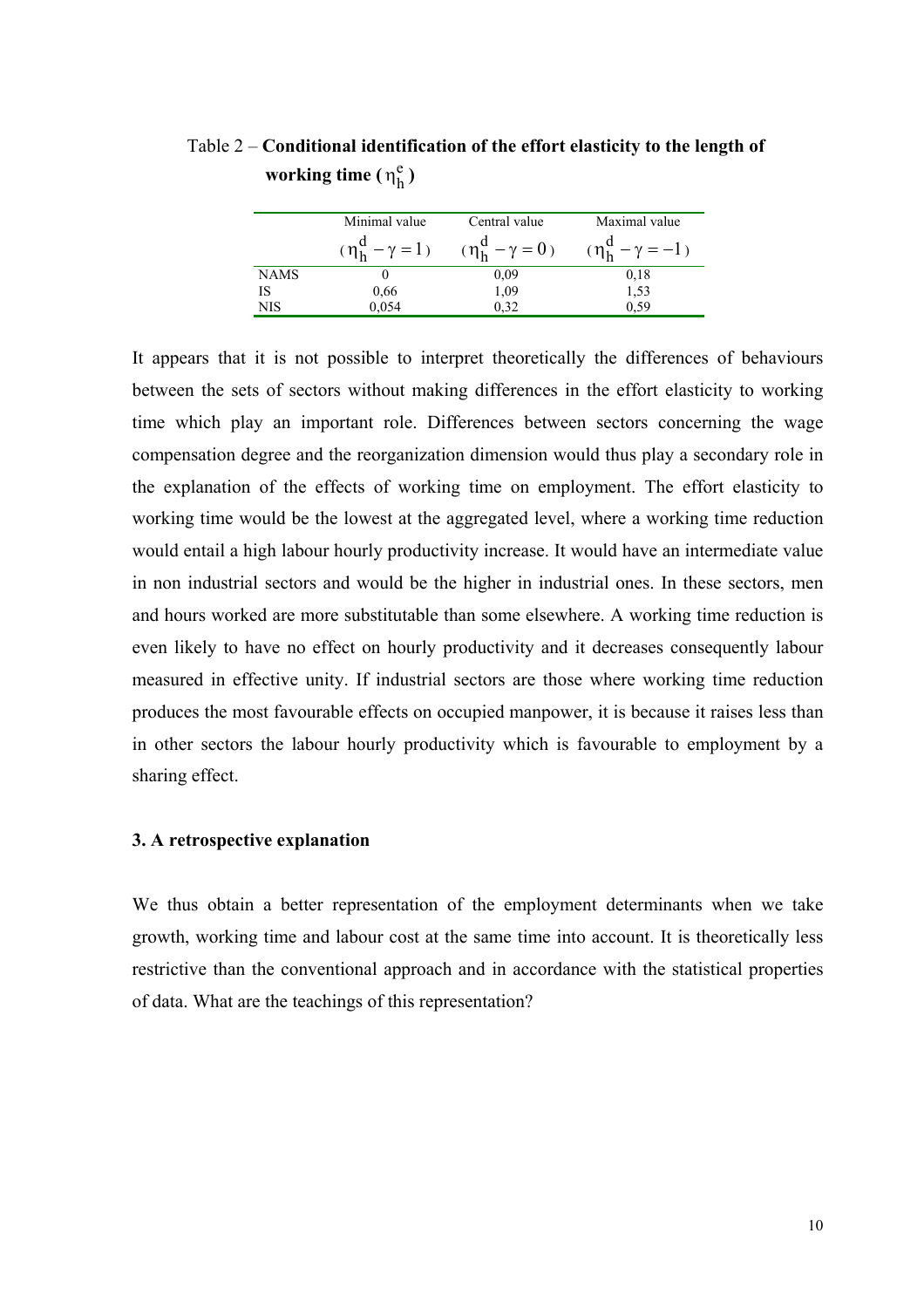#### **3.1 No break in the nineties**

First of all, the model does not exhibit any significant break in the nineties. The Chow tests which measure the parameter stability through time confirm it (cf. appendix 2). Graph 1 illustrates this model stability and represents the dynamic simulation results from 1985 carried out with the model re-estimated over the 1976-1 to 1992-4 period. In the studies on the enrichment growth content in employment this type of simulation exhibits an important downturn in employment beyond the estimation period and it is this downturn which has been at the origin of the subject of the enrichment growth content in employment. Here things are different since the simulated series remain very close to the observed ones in the three sets of sectors (including services). In particular no permanent excess of the simulated employment appears with respect to effective employment. The fact of having begun dynamic simulations in 1985 should all the same favour such downturns.

In manufacturing sectors, effective employment is moreover lower than simulated employment contrary to what the notion of employment growth enrichment suggests. The gap reaches 160,000 jobs in 1993 but it is quickly reduced before increasing again at the end of the period when it reaches 62,000 jobs. In industrial sectors effective employment is also lower than simulated employment with a gradually increasing gap reaching over 100,000 jobs at the end of 1996. It is only in industrial sectors where the evolution is in accordance with the theme of the enrichment growth content in employment: the gain is about  $115,000$ jobs in 1995 and it is lower after (it is 62,000 jobs at the end of the period). Here, we find again a result obtained by other studies which stressed the very sectorial aspect on services of the enrichment growth content in employment (Lerais, 2001), even if the gaps here remain modest.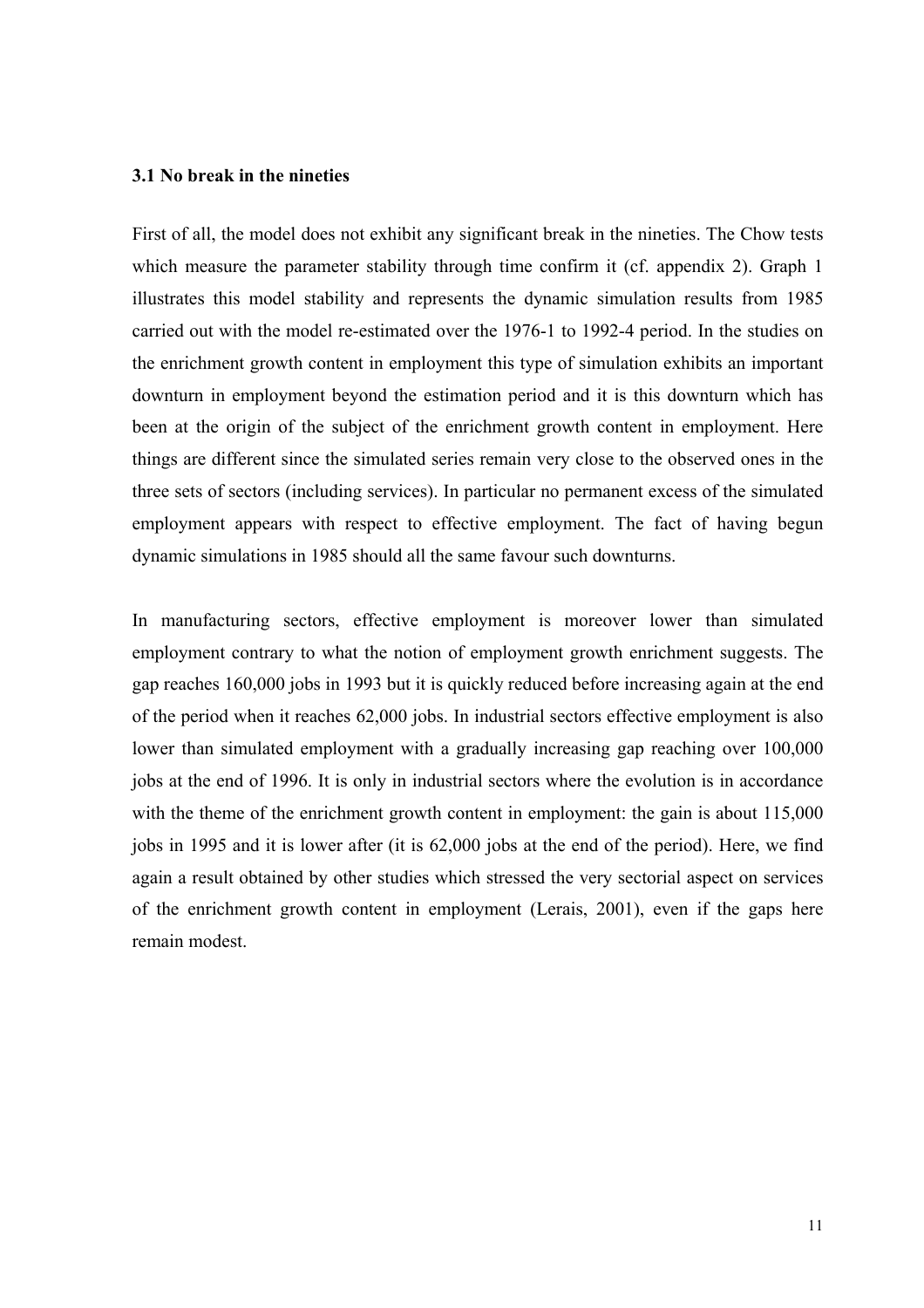

# **Graph 1. Simulation of employment**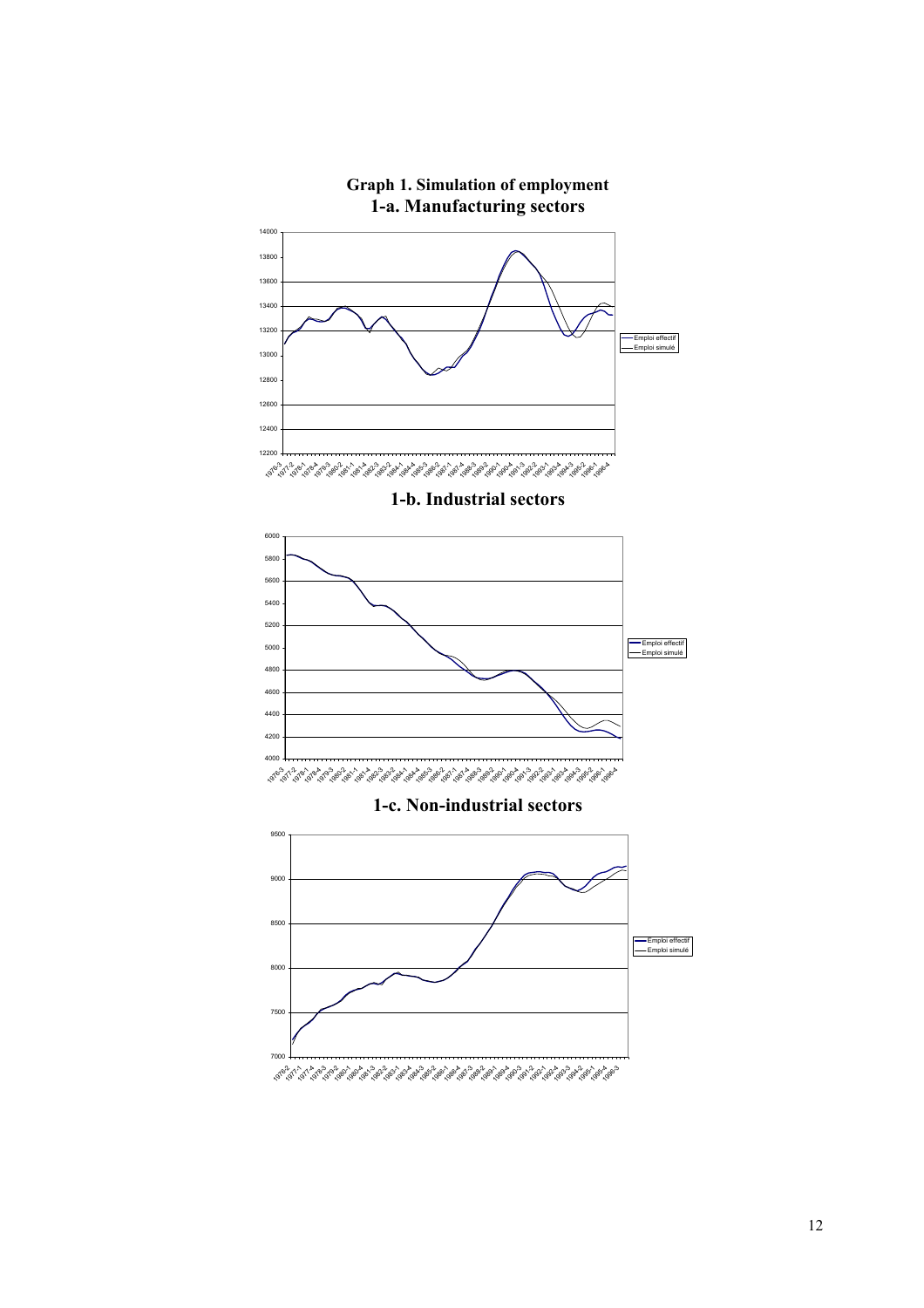#### **3.2 The retrospective contributions of growth, working time and labour cost**

If there are no breaks of employment behaviour, we can use our model to estimate the retrospective contribution of working time, or of labour cost. To this end, we used all the data set (estimation period: 76-1 , 96-4) to estimate for each sector a complete model, with a long-run target as well as the short-run dynamics in which the non significant terms have been deleted. A first dynamic simulation was realized from 1985 with the actual values of growth, working time and labour cost. To estimate the working time contribution, we implemented a second dynamic simulation supposing that working time remained fixed to its value of the first quarter of 1981. To estimate the labour cost contribution, we carried out a third simulation supposing that real cost progressed after 1985 at the same rhythm as previously. Over the 1975 to 1985 decade this progress was respectively of 2.5 %, 2.7 % and 2.4 % every year for manufacturing sectors, industrial ones, and non industrial ones, whereas it was of 1 %, 1.2 % and 1.05 % afterwards. Then, the simulated employment corresponds to the one that we would have obtained in the absence of such a labour cost moderation. The results of these three simulations for three sectors are reported on graph 2. These simulations show a positive contribution of the working time reduction and of the labour cost moderation in the three sets of sectors. The models being estimated separately, the sum of the contributions for the industrial and non industrial sectors has no reason to be identical to that calculated for the set of sectors. Actually, the impact obtained for manufacturing sectors is higher than the cumulated impacts for industrial and non industrial ones. The differences of behaviour put in evidence between sectors in section 2 lead us not to retain the aggregated estimation and to focus on the desaggregated estimations. Therefore in what follows, we will concentrate our comments on the desaggregated results.

.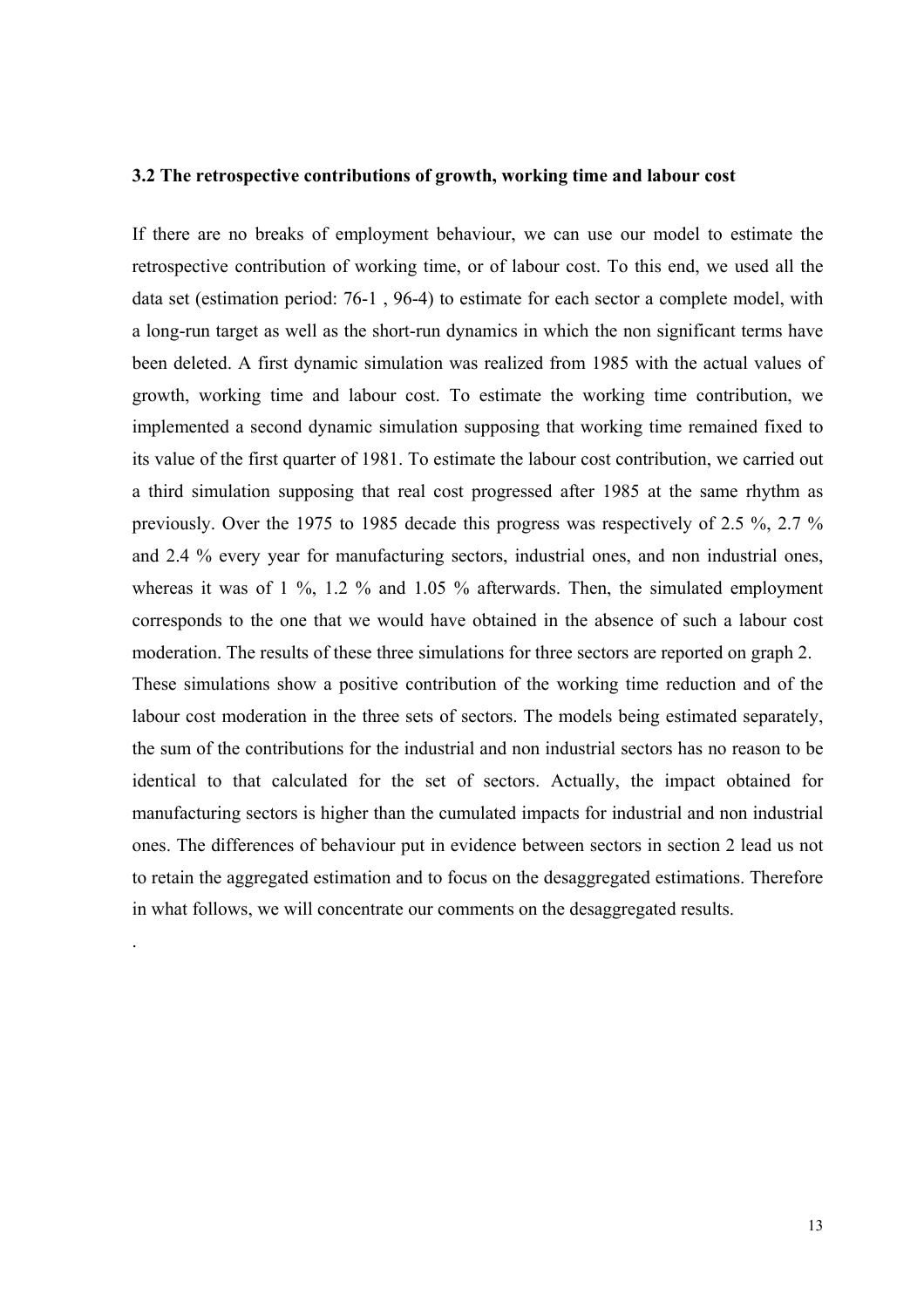

#### **Graph 2. Retrospective contributions 2-a. Manufacturing sectors**

#### **2-b. Industrial sectors**



#### **2-c. Non-industrial sectors**

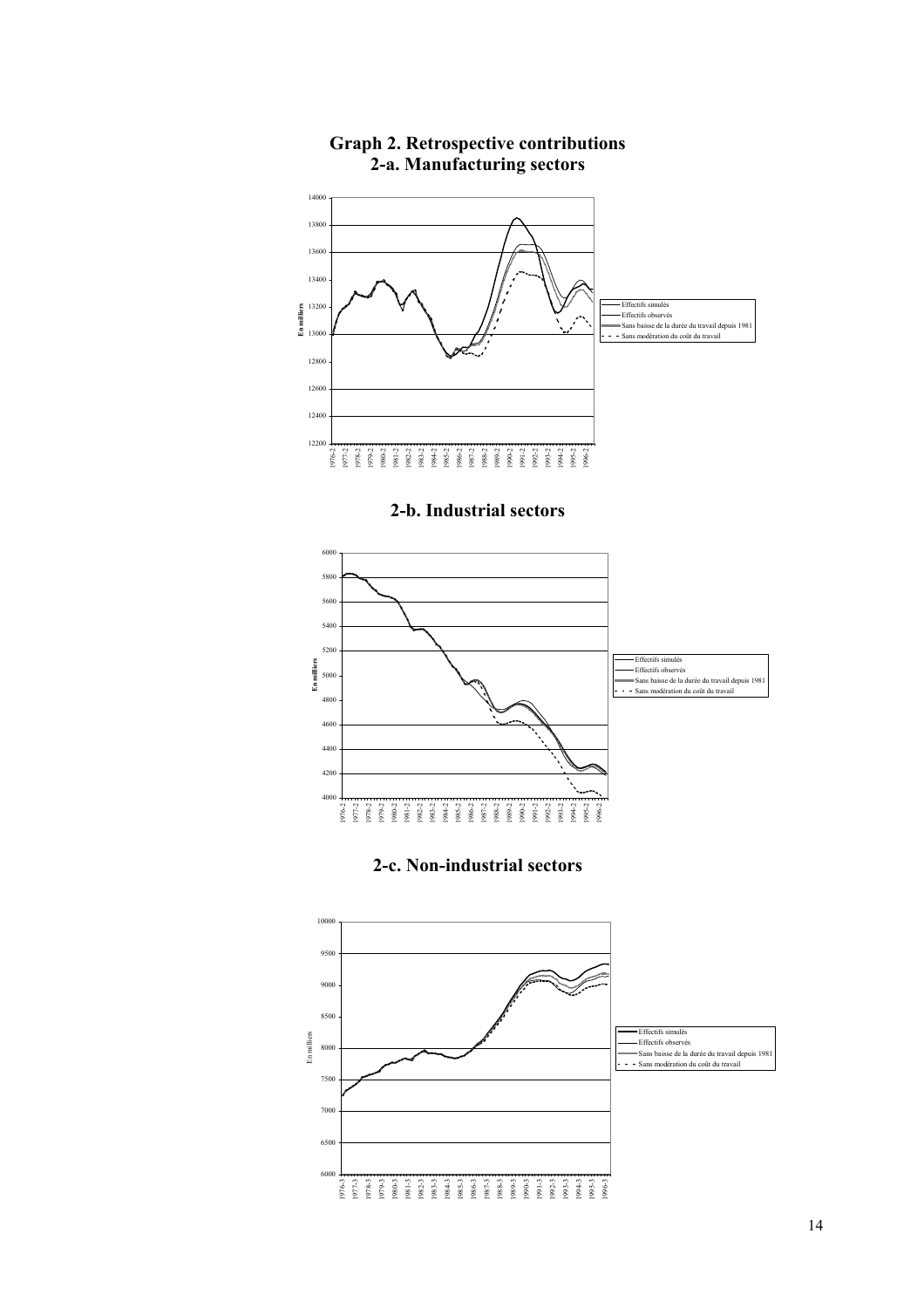The impact of labour cost moderation from the mid-eighties is the most sensitive in all simulations. This moderation would have led to the creation of 240,000 jobs in industrial sectors and 330,000 in non industrial ones, corresponding to the respective increases of 5.6 % and 3.6 % of employment in the two sets of sectors. These findings are in accordance with the elasticities reported in section 2 given the labour cost moderation dimension in the two sets of sectors. They indicate a higher sensibility of employment to labour cost in industrial sectors (which are also the most exposed to international competition).

Besides, these job creations are more massive at the end of the period: on the 330,000 jobs gained in non industrial sectors since 1985, 125,000 were gained between the second quarter of 1993 and the end of 1996, after the implementation of social contribution lowerings in France. It is the case for 60,000 jobs out of 240,000 in industrial sectors. Even though the carried out method does not allow us to attribute exactly this increase of job creations to social contribution lowerings, our results suggest an important impact of these measures.

With the working time reduction 155,000 jobs have been gained in non-industrial sectors. Nearly half of these jobs were gained after 1992, i.e. after the part-time job development expansion which followed the implementation of national insurance contribution deductions. In industrial sectors, we count an excess of 10,000 jobs. These figures represent respectively 1.7 % and 0.2 % of the simulated employment in the two sets of sectors. The working time effect thus seems globally more modest than that of labour cost. Let us underline however that if working time was supposed unchanged at its level of the beginning of 1981 where it was still legally of 40 hours, simulations only began after 1985. Consequently, we have only measured the effects of working time reduction since 1985,a period during which it was very low in the two sets of sectors.

Activity growth accounts for the set of the other employment inflections. From the beginning of 1985 to the end of 1996, growth would thus explain 1,005,000 jobs created in non industrial sectors and 1,090,000 jobs destroyed in industrial ones. For the set of non agricultural manufacturing sectors, the net effect is a loss of 85,000 jobs.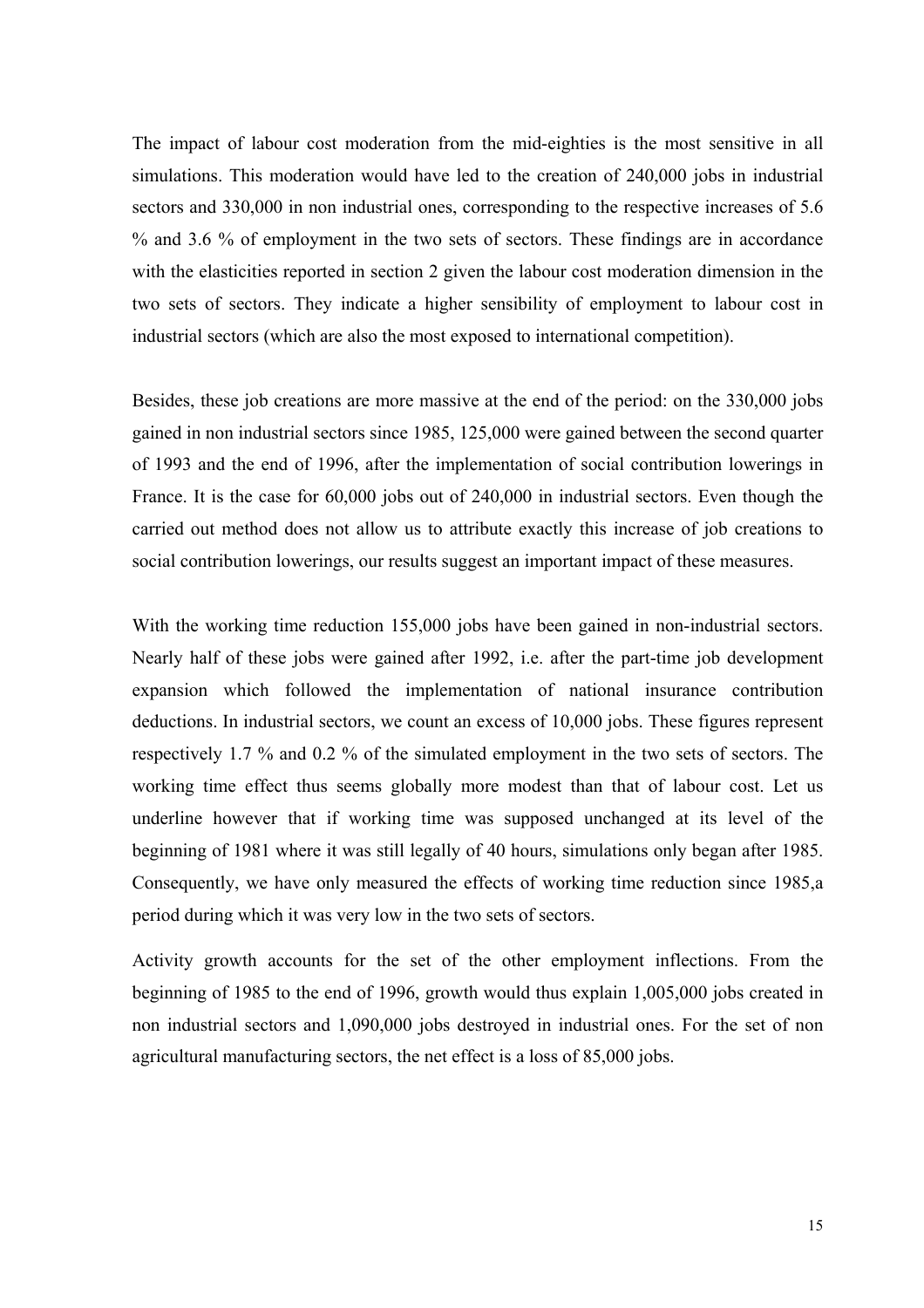#### **CONCLUSIONS**

The aim of this study has been to ponder over employment macroeconomic determinants through the French experience since the mid-seventies using multivariate estimations of employment equations on quarterly macroeconomic data. These estimations have been implemented on non agricultural manufacturing sectors and for a partition of them into industrial sectors on the one side and non industrial ones on the other, in order to allow for the possibility of a specific sectorial behaviour. The main conclusions which emerge from this research are the followings.

Employment does not only depend on growth rhythm. The difference between growth and employment progression, per capita productivity gains is not stationarity through time. It's the same for hourly productivity. The conventional models which suppose a regular progression of productivity in time are thus not compatible with the statistical properties of data. They are also theoretically restrictive. The observation of an employment growth enrichment which would have appeared in France since 1992-1993, obtained with such modelling can therefore be questioned.

Employment also depends on working time and labour cost in industrial sectors as well as in non-industrial ones. The working time reduction increases hourly labour productivity, men and hours being imperfect substitutes. Taking working time into account in employment determinants is a necessary and sufficient condition to get a stationary relation

When the set of interdependences between employment, activity, working time and labour cost are taken into account in a multivariate framework, we obtain a relation where employment rises with growth and decreases when labour cost or working time rises, both in industrial and non-industrial sectors. This relation is effectively an employment equation since the three other variables are weakly exogenous. It doesn't show any particular instability in the eighties whatever the considered sectorial cut is. Therefore there is not any particular excess of job creations over this period with respect to this growth evolution when both the inflexions of working time and those of labour costs are taken into account.

More precisely, the actual manpower in manufacturing sectors is lower than simulated employment contrary to what the notion of enrichment growth content suggests in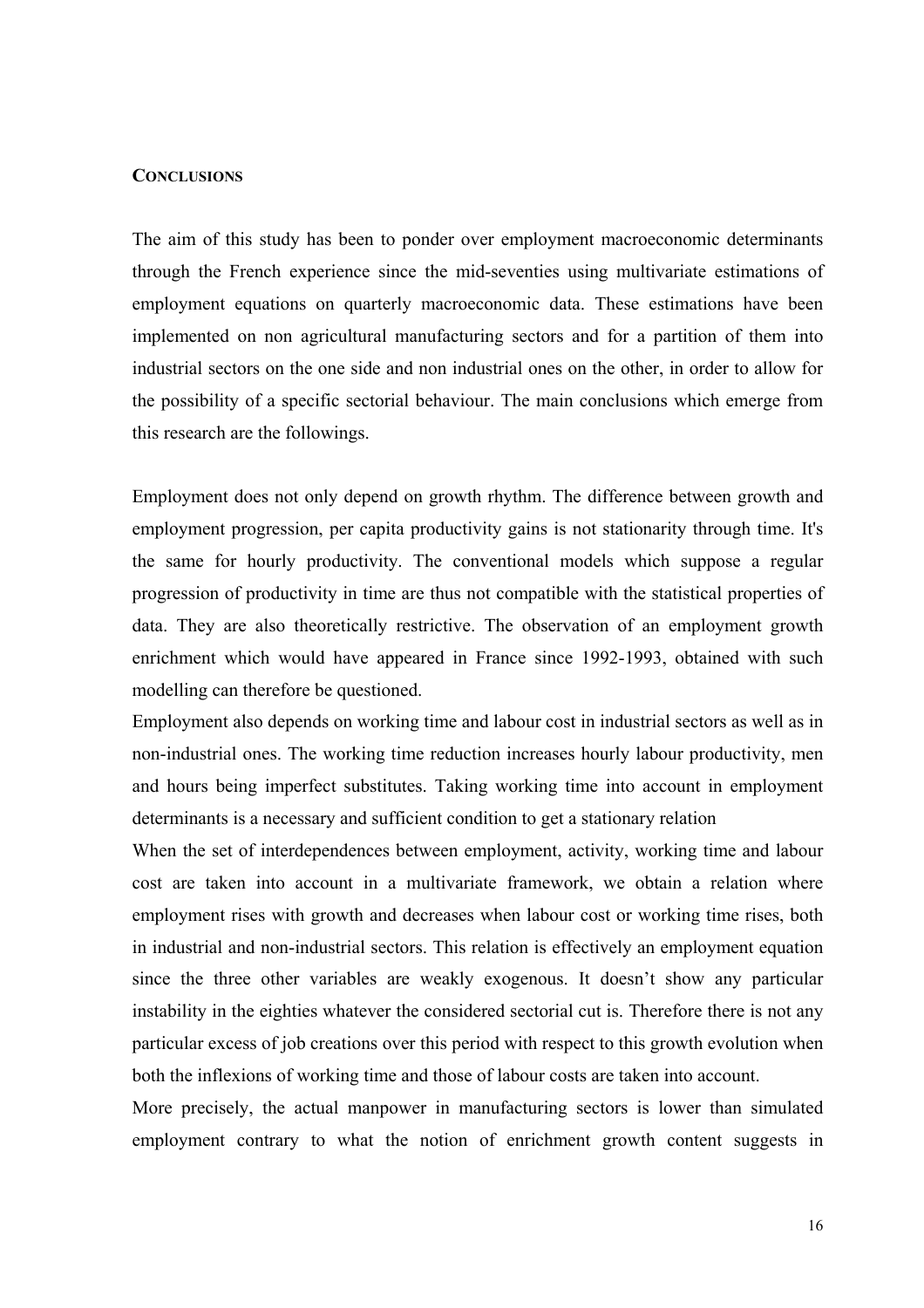employment. It is also the case in industrial sectors. It is only in non industrial ones in which the evolution is in accordance with the theme of the enrichment growth content in employment hence confirming the very sectorial aspect of this enrichment.

Dynamic simulations allow us to determine the respective contributions of these three factors. In industrial sectors, these simulations explain how the 840,000 jobs lost from the beginning of 1985 to the end of 1996 are divided. This activity weakness would have led to the loss of 1,090,000 jobs, but it was partially compensated for by a labour cost moderation (+ 240,000 jobs) and in a more marginal way by the weak decrease of working time reduction (+ 10,000 jobs). In non industrial sectors where simulations have led to 1,490,000 created jobs since 1985, growth is responsible for 1,005,000 jobs, labour cost moderation for 330,000 and working time reduction for 155,000.

#### **References**

ENGLE R.F, GRANGER C.W.J (1987), « Cointegration and error correction : representation and testing », *Econometrica*, Vol 55, PP 251-276.

FULLER W.A.(1976), « Estimation and hypothesis testing for non stationary time series », Ph. D. Thesis, Iowa State University, Ames.

HAMERMESH D.S.(1993), *Labor demand,* Princeton University Press.

HART R.A. (1987), *Working time and Unemployment,* Allen and Urwin, London.

JOBERT T. (1992), « Test de racine unitaire : une stratégie et sa mise en oeuvre », *Cahiers Ecomath*, Université de Paris I, n°92,44.

JOHANSEN S. (1995) : « *Likelihood-based inference in co-integrated vector autoregressive models*  », Oxford University Press, 267 P.

JOHANSEN S. (1988), « Statistical Analysis of cointegration vectors », *Journal of Economic Dynamics and Control*, n°12, pp.231-254.

KWIATKOWSKI D., PHILLIPS P.C.B, SHIN Y.(1992), « Testing for the null hypothesis of stationarity against the alternative of a unit root », *Journal of Econometrics*, Vol 54, pp 159-178.

LAFFARGUE J-P, L'HORTY Y. (1997), « Emploi d'équilibre et formation des salaires : une étude sectorielle », *Economie et Prévision*, n°127, pp 117-135.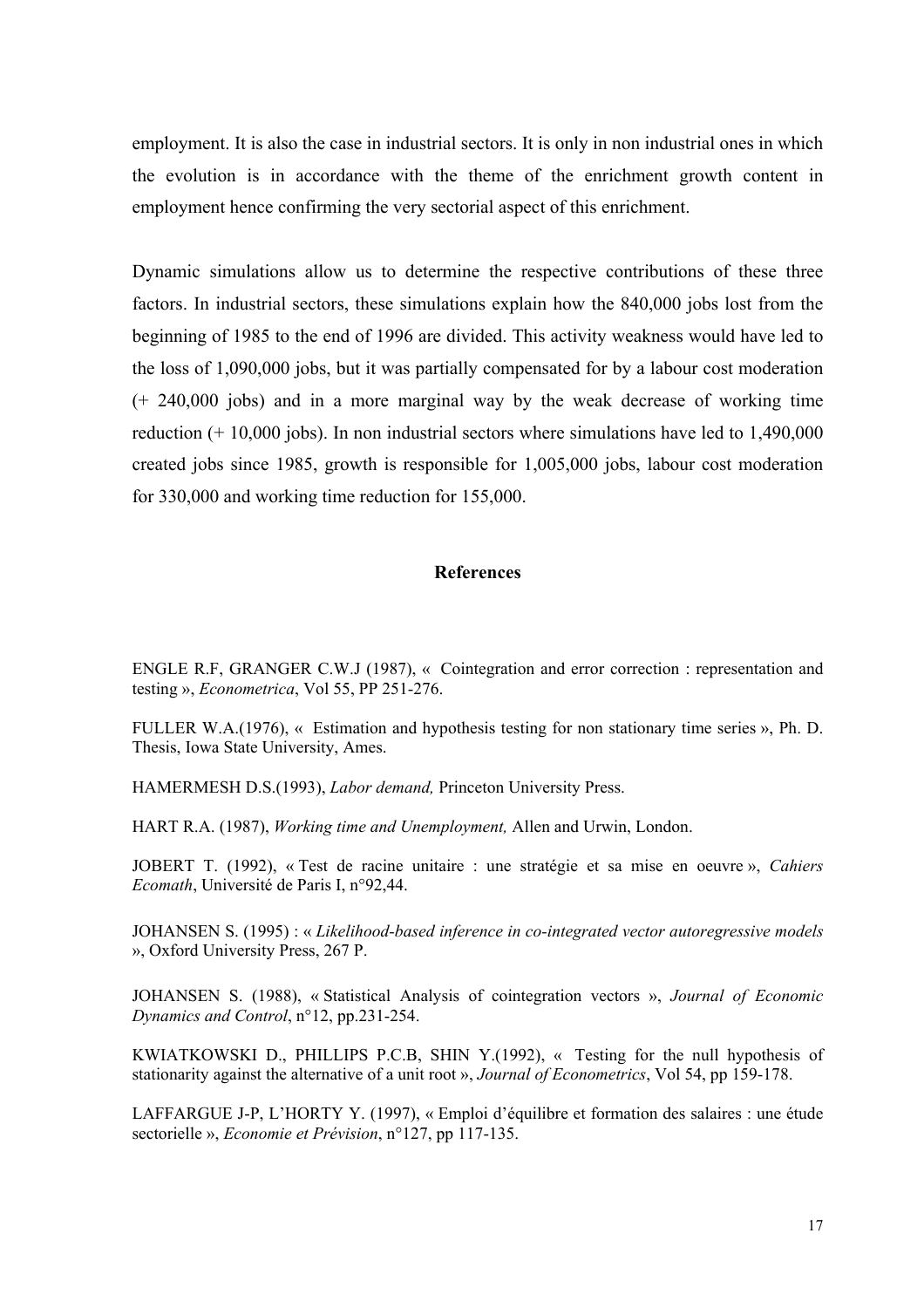MAUREL F. (1990), « Dynamique de l'emploi et tendance de la productivité dans les années 1980 », *Economie et Statistique*, n°237-238, pp151-162.

OSTERWALD- LENUM M. (1992), « A note with quantiles of the asymptotic distribution of the maximum likelihood cointegration rank test statistics », *Oxford Bulletin of Economics and Statistics*,vol 54, n° 3, pp 461-472.

PESARAN, M.H, SHIN Y., SMITH J.S (1999), « Structural analysis of vector error correction models with exogenous I1) variables », Manuscript, University of Cambridge, http: // www.econ.cam.ac.uk/faculty/pesaran/

PRADEL J., RAULT C, (2003), « Exogeneity in VAR-ECM models with purely exogenous longrun paths», forthcoming in *Oxford Bulletin of Economics and Statistics*.

RAULT C. (2000), « Non-causality in VAR-ECM models with purely exogenous long run paths ». *Economics Letters*, n°67-2.

SCHMIDT P., PHILLIPS P.C.B (1992), « LM tests for a unit root in the presence of determinist trends », *Oxford Bulletin of Economics and Statistics*, Vol 54, n°3, pp 257-287.

WHITE H. (1980), « A heteroskedastic- consistent covariance matrix estimator and a direct test for

heteroskedasticity », *Econometrica*, vol 48, pp 817-838.

#### Appendix 1 **Database**

The notation is the following: higher-case letters denote variables in level and lower-case letters indicate the natural logarithm of the corresponding variable, q : added value, l : salaried employment (in manpower) h : the working time;  $(w-p)$ : real labour cost.

All series used for non agricultural manufacturing sectors (SMNA), industrial sectors (SINA), nonindustrial sectors (SNI) are directly extracted from quarterly accounts except for the series of labour cost that has been the subject of a specific construction. The estimation sample covers the 1976-1 to 1993-4 period and corresponds to INSEE final statistics.

The labour cost series used in our study has been built for each of the three sectors with some approximations. We detail here the calculation for non agricultural manufacturing sectors: the global labour cost (for all salaried employees) is gross wage (R11 V007) to which one must add employers' contribution and substract payment subventions (R3122\_SR7). Here payment subventions have been replaced by development subventions (R30 SR7). Furthermore social contributions are calculated in applying company and quasi company contribution rate to SMNA gross wage. Real labour cost is then calculated in deflating this global cost (by added value price PN1\_V007/PN1\_V008) and in dividing it by salaried employees of non agricultural manufacturing sectors.

The working time series used is neither the one of quarterly accounts extracted from ACEMO which doesn't take part-time job development into account, nor the synthetic indicator calculated by the French Labour Ministry, which explicitly takes part-time job development into account but was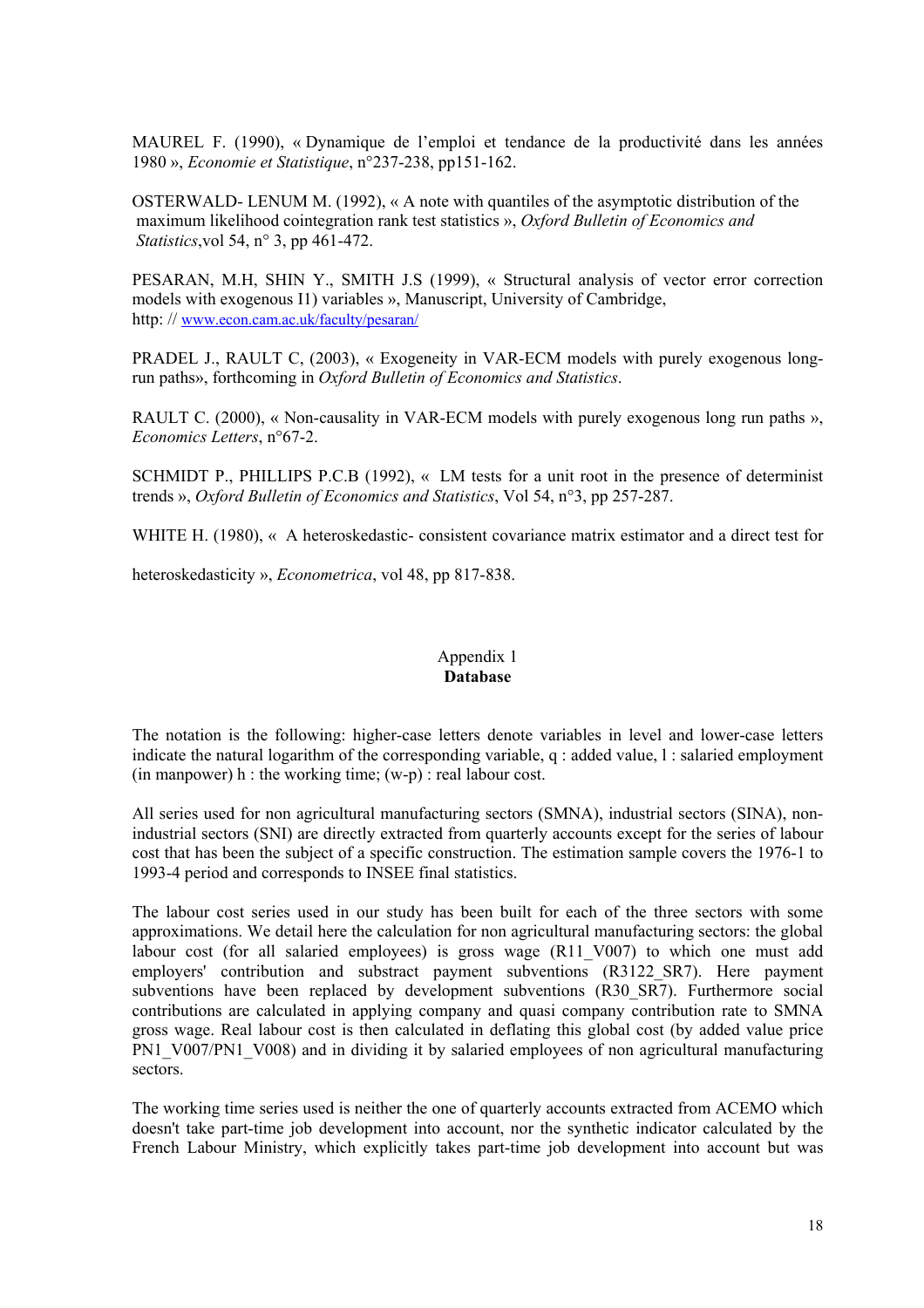being re-evaluated when this study was being written. We have preferred using the series of effective working time of national accounts that we have quarterlised. It has actually very little impact on estimations, the series being very close to those of the French Labour Ministry and also close to each of the three sectors retained here. The use of the French Labour Ministry indicator or that of the annual accounts doesn't modify the sign and the coefficient value of regressions (the main differences being captured by the constant coefficient).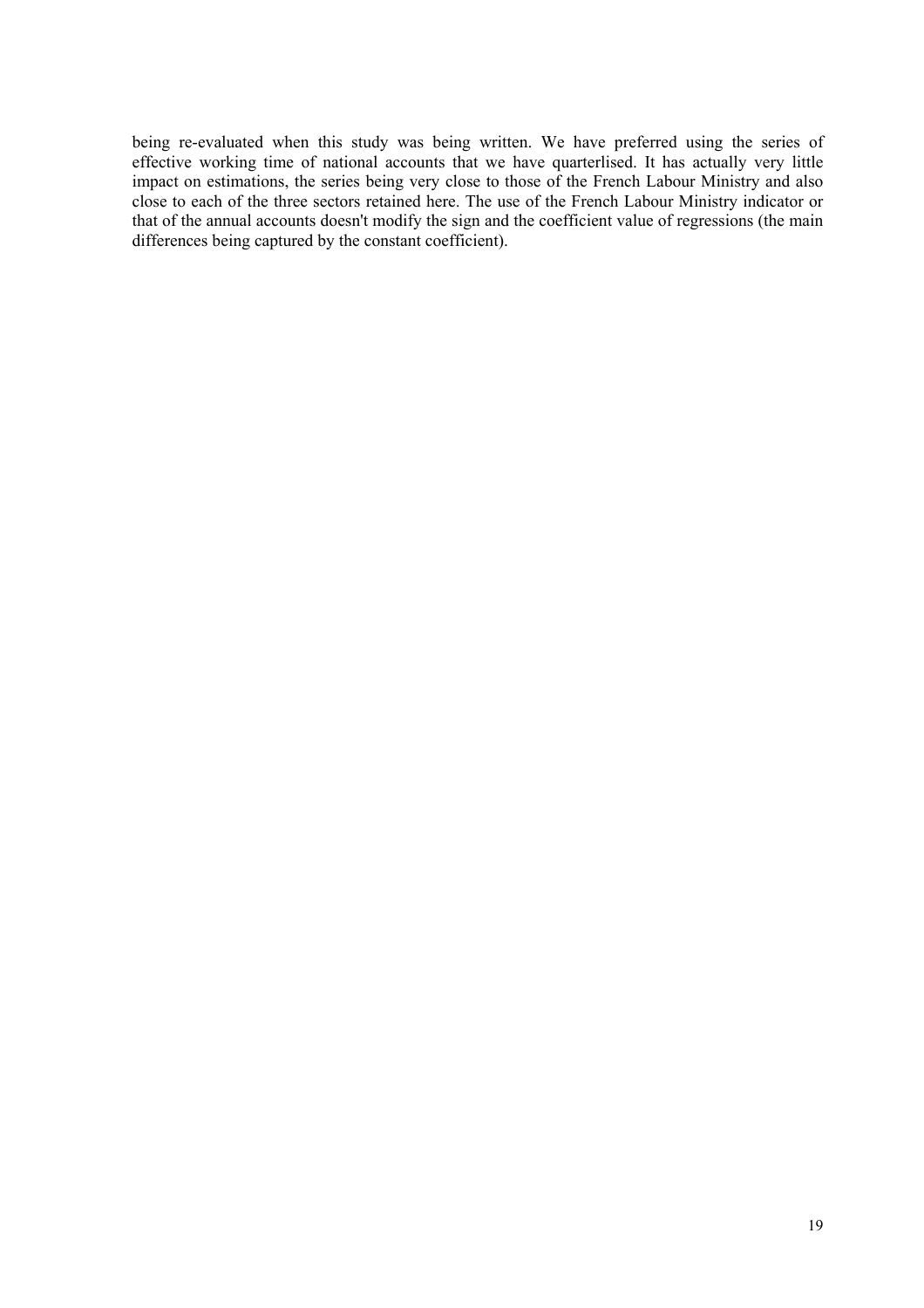#### Appendix 2 **Univariate estimations of productivity targets**

| Series in logarithm       | Stationary<br>Residual | Estimated long-run relation                                                                                     |
|---------------------------|------------------------|-----------------------------------------------------------------------------------------------------------------|
|                           | at 5 $\%$              |                                                                                                                 |
| Non agricultural          | no <sup>7</sup>        | $y_t - (n+h)_t = 0.415$ (w-p) <sub>t</sub> -3.790 + 0.004 t + u <sub>t</sub>                                    |
| manufacturing<br>sectors  |                        | $(3.97)^8$ (-12.22) (13.52)                                                                                     |
|                           |                        | Standard Error = 0.02178 $R^2 = 0.9792$ $\overline{R}^2 = 0.9787$                                               |
|                           | no                     | $y_t - (n + h)_t = -2.557 + 0.006 t + u_t$<br>$(-457.91)(56.75)$                                                |
|                           |                        | Standard Error = 0.02366 $R^2$ = 0.9751 $\overrightarrow{R}$ = 0.9748                                           |
| Industrial sectors        | no                     | $y_t - (n+h)_t = 0.335$ (w-p) <sub>t</sub> - 3.707 + 0.006 t + u <sub>t</sub><br>$(3.050)$ $(-11.30)$ $(15.55)$ |
|                           |                        | Standard Error = 0.02196 $R^2$ = 0.9874 $\overline{R}^2$ = 0.9871                                               |
|                           | no                     | $y_t - (n+h)_t = -2.704 + 0.007 t + u_t$<br>$(-497.03)$ $(75.96)$                                               |
|                           |                        | Standard Error = 0.02305 $R^2 = 0.9859$ $\overline{R}^2 = 0.9858$                                               |
| Non-industrial<br>sectors | no                     | $y_t - (n+h)_t = 0.355$ (w-p) <sub>t</sub> -3.507 + 0.003 t + u <sub>t</sub><br>$(3.07)$ $(-10.29)$ $(10.01)$   |
|                           |                        | Standard Error = 0.02460 $R^2$ = 0.9587 $\overline{R}^2$ = 0.9576                                               |
|                           | no                     | $y_t - (n + h)_t = -2.459 + 0.004 t + u_t$<br>$(-403.87)$ $(41.18)$                                             |
|                           |                        | Standard Error = 0.02583 $R^2$ = 0.9538 $R^2$ = 0.9533                                                          |

#### TABLE 1 - **Estimation and test of the existence of a long-run relationship on the 76.1 - 96.4 period***<sup>6</sup>*

N.B. All series are extracted from quarterly accounts. Employment is in salaried employment (in manpower).

<sup>&</sup>lt;sup>6</sup> When the (w-p) is not included in the equation, it actually boils down to testing the stationarity of hourly productivity around a linear trend.<br>
<sup>7</sup> « no » means the absence of a co-integrating relationship.<br>
<sup>8</sup> The figure in brackets denotes T Stats.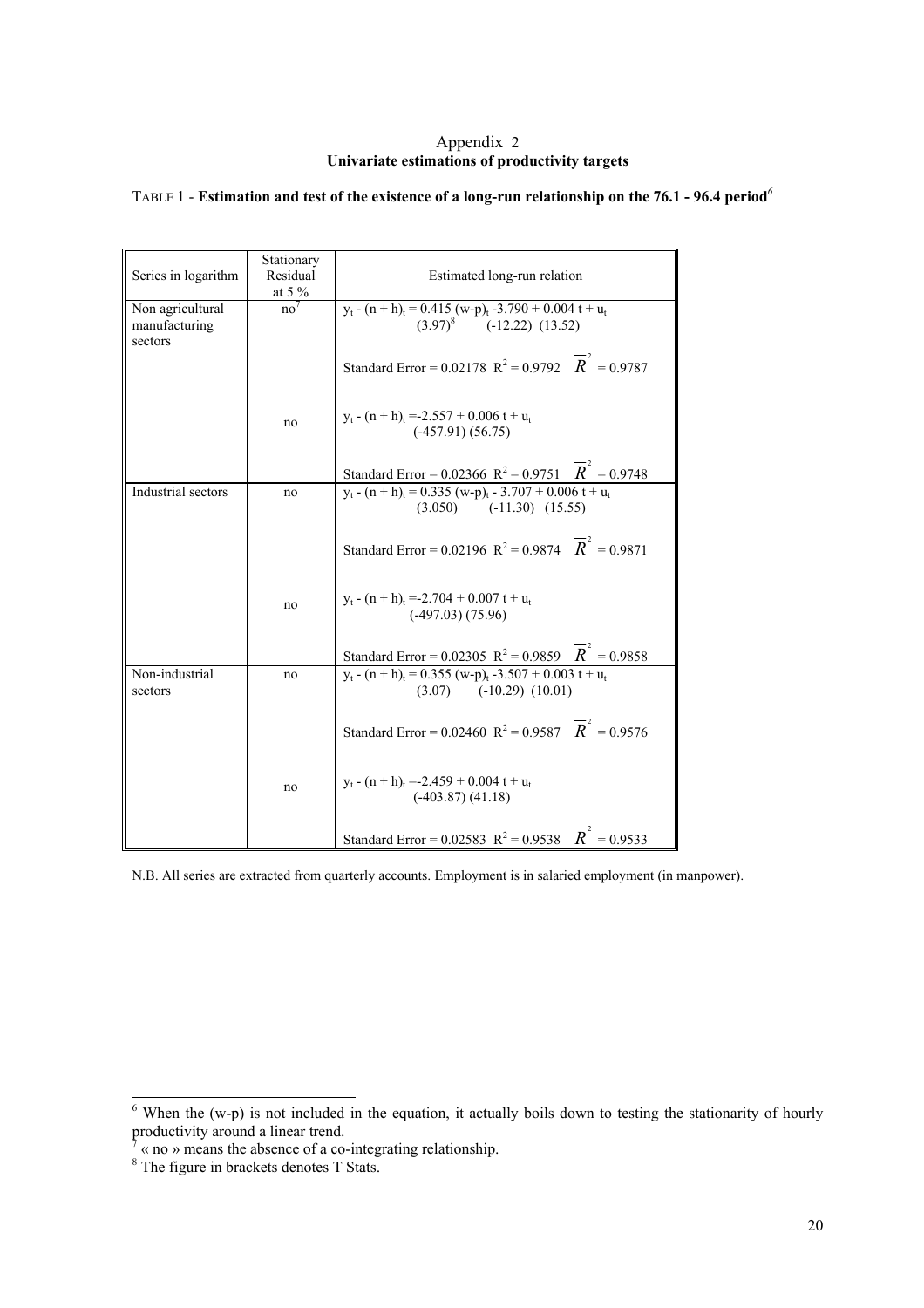#### TABLE 2 - **Estimation and test of the existence of a long-run relationship on the 76.1 - 96.4 period***<sup>9</sup>*

| Series in logarithm                          | Stationary<br>Residual<br>at 5 $\%$ | Estimated long-run relation                                                                                 |
|----------------------------------------------|-------------------------------------|-------------------------------------------------------------------------------------------------------------|
| Non agricultural<br>manufacturing<br>sectors | $\overline{no^{10}}$                | $y_t - n_t = -0.082 (w-p)_t + 3.754 + 0.005 t + u_t$<br>(-1.59) <sup>11</sup> (24.44) (30.06)               |
|                                              |                                     | Standard Error = 0.01078 $R^2 = 0.9921$ $\overline{R}^2 = 0.9920$                                           |
|                                              | no                                  | $y_t - n_t = 3.509 + 0.004 t + u_t$<br>(1365.68) (100.53)                                                   |
|                                              |                                     | Standard Error = 0.01088 $R^2 = 0.9919$ $\overline{R}^2 = 0.9918$                                           |
| Industrial sectors                           | no                                  | $y_t - n_t = -0.077 (w-p)_t + 3.587 + 0.007 t + u_t$<br>$(-0.81)$ $(12.61)$ $(19.57)$                       |
|                                              |                                     | Standard Error = 0.01904 $R^2 = 0.877$ $\overline{R}^2 = 0.9874$                                            |
|                                              | no                                  | $y_t$ - $n_t$ = 3.355 + 0.007 t + $u_t$<br>(748.20)(81.00)                                                  |
|                                              |                                     | Standard Error = 0.01900 $R^2$ = 0.9876 $R^2$ = 0.9875                                                      |
| Non-industrial<br>sectors                    | no                                  | $y_t - n_t = -0.182$ (w-p) <sub>t</sub> + 4.149 + 0.004 t + u <sub>t</sub><br>$(-3.24)$ $(25.02)$ $(22.95)$ |
|                                              |                                     | Standard Error = 0.01197 $R^2 = 0.919$ $\overline{R}^2 = 0.9815$                                            |
|                                              | no                                  | $y_t - n_t = 3.610 + 0.003 t + u_t$<br>$(1209.50)$ $(62.80)$                                                |
|                                              |                                     | Standard Error = 0.01264 $R^2$ = 0.9796 $\overline{R}^2$ = 0.9793                                           |

<sup>&</sup>lt;sup>9</sup> When the (w-p) is not included in the equation, it actually boils down to testing the stationarity of hourly productivity around a linear trend.

 $10 \times$  no » means the absence of a co-integrating relationship.

 $11$  The figure in brackets denotes T Stats.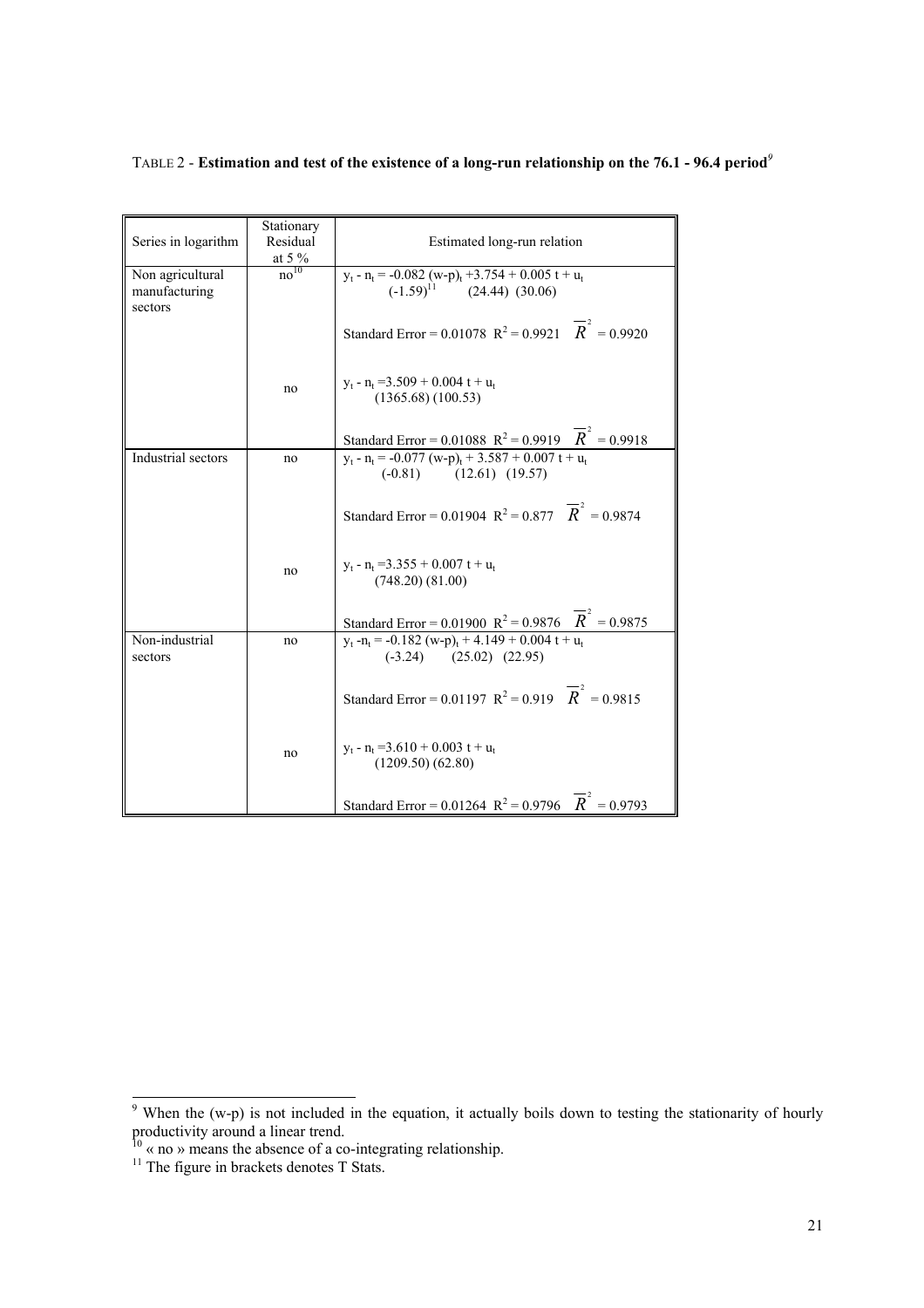#### Appendix 3 **The econometric methodology**

#### **Estimation results**

l

The lag length choice used in the specification of the unrestricted VAR-ECM model can significantly influenced the estimation results<sup>12</sup> and it is thus crucial to determine it both on economic and statistical considerations (see Gonzalo, 1994). Three criteria have been used here : (i) the Schwarz' Bayesian information criterion and the Hannan-Quinn criterion as well as global Fisher's tests, (ii) the absence of autocorrelation and heteroscedasticity in the residuals of the model equations, (iii) the coherence of the estimated parameters with the theoretical expectations. Finally, the adopted model consists of a lag of four quarters for non agricultural manufacturing sectors and industrial sectors and of five quarters for non industrial ones.

The next step is to test the number of cointegrating relationships existing between the four variables under consideration. In a first step, these tests have been carried out in a system with an unrestricted constant, as well as a linear drift constrained to lie in the cointegrating space<sup>13</sup>. Then, the cointegrating rank and the status of these deterministic components have been tested simultaneously<sup>14</sup>. The two LR test statistics (trace test and Lambda max test<sup>15</sup>) for cointegration testing and also the critical value taken from de Osterwald-Lenum (1992), are reported in table 4. These tests indicate the existence of a unique cointegrating relation between the four variables of the system in each group of sectors. This result was not straightforward since as shown by Engle and Granger (1987), there can exist up to three long run relations between four variables<sup>16</sup>.

 $12$  This choice is a crucial stage of the analysis: indeed, the simulations made by Boswijk and Franses (1992), Gonzalo (1994) show that under-fitting leads to underestimating the number of long run relations, whereas over-fitting leads to overestimating this number.

<sup>&</sup>lt;sup>13</sup>Let us recall that if the linear deterministic trend is not constrained to lie in the co-integrating space, the presence of a non-zero deterministic trend outside the long run relations indicates the presence of a quadratic trend in every component of the system taken in level, since the system is written in first differences, which is not economically satisfactory.

<sup>&</sup>lt;sup>14</sup> It is now well-known that the asymptotic distributions of the cointegration tests crucially depend on the deterministic components (which are not explicitly modelled) in the system. In particular, these tests are conditioned by the possible presence of a constant or a linear drift in the long run relations. It is therefore important to give a sensible status to these determinist terms, and hence the necessity to implement suitable econometric tests.

<sup>&</sup>lt;sup>15</sup> The Lambda max test statistic is the likelihood ratio of the null hypothesis  $H_2(r)$ : « there exists at most *r* cointegration relations » against the alternative hypothesis  $H_2(r+1)$ : « there exists at most  $r+1$  cointegration relations», and the Trace test statistic is the likelihood ratio of the null hypothesis H<sub>2</sub> (*r*) against the alternative hypothesis H<sub>1</sub> (*n*) « there exists *n* cointegration relations », with  $r = n$ ,...,0.

<sup>&</sup>lt;sup>16</sup> The outcome of the cointegration analysis remains unchanged if we use the critical values recently tabulated by Pesaran, Shin and Smith (1999].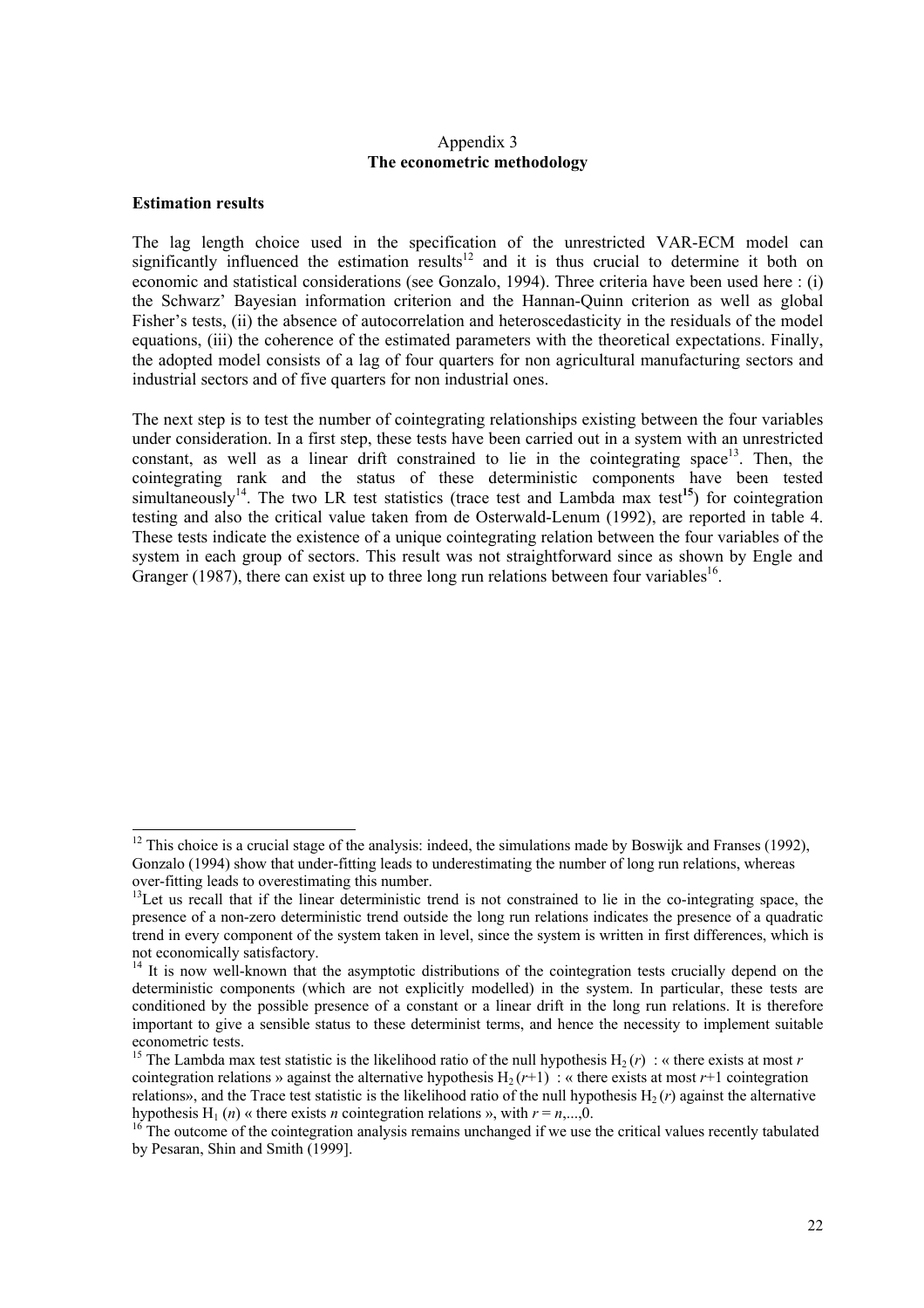#### Table 1 - **Estimation of the number of cointegrating relationships**

| Ho against Ha              | $\lambda_{\text{max}}$ test |                              | Trace test       |                               |
|----------------------------|-----------------------------|------------------------------|------------------|-------------------------------|
|                            | <b>Statistic</b>            | Critical value<br>$(at 5\%)$ | <b>Statistic</b> | Critical value<br>$(at 5\% )$ |
| $r = 0$ against $r = 1$    | $49.16**$                   | 30.5                         | $78.93**$        | 63.0                          |
| $r \leq 1$ against $r = 2$ | 20.73                       | 25.5                         | 29.77            | 42.4                          |
| $r \leq 2$ against $r = 3$ | 5.15                        | 19.0                         | 9.03             | 25.3                          |
| $r \leq 3$ against $r = 4$ | 3.88                        | 12.2                         | 3.88             | 12.2                          |

#### a) Non agricultural manufacturing sectors

#### b) Industrial sectors

| Ho against Ha              | $\lambda_{\text{max}}$ test |                              | Trace test       |                               |
|----------------------------|-----------------------------|------------------------------|------------------|-------------------------------|
|                            | <b>Statistic</b>            | Critical value<br>$(at 5\%)$ | <b>Statistic</b> | Critical value<br>$(at 5\% )$ |
| $r = 0$ against $r = 1$    | $42.63*$                    | 30.5                         | $68.37*$         | 63.0                          |
| $r \leq 1$ against $r = 2$ | 14.85                       | 25.5                         | 25.74            | 42.4                          |
| $r \leq 2$ against $r = 3$ | 7.74                        | 19.0                         | 10.89            | 25.3                          |
| $r \leq 3$ against $r = 4$ | 3.14                        | 12.2                         | 3.14             | 12.2                          |

| Ho against Ha              | $\lambda_{\text{max}}$ test |                               | Trace test       |                               |
|----------------------------|-----------------------------|-------------------------------|------------------|-------------------------------|
|                            | <b>Statistic</b>            | Critical value<br>$(at 5\% )$ | <b>Statistic</b> | Critical value<br>$(at 5\% )$ |
| $r = 0$ against $r = 1$    | $30.84*$                    | 28.1                          | $63.88**$        | 53.1                          |
| $r \leq 1$ against $r = 2$ | 16.25                       | 22                            | 33.03            | 34.9                          |
| $r \leq 2$ against $r = 3$ | 11.74                       | 15.7                          | 16.78            | 20.0                          |
| $r \leq 3$ against $r = 4$ | 5.04                        | 9.2                           | 5.04             | 9.2                           |

*\* and \*\*indicate significance respectively at 5 % and 10 %* 

Table 5 reports the maximum likelihood estimations of the cointegrating vectors and the error correction coefficients for each group of sectors.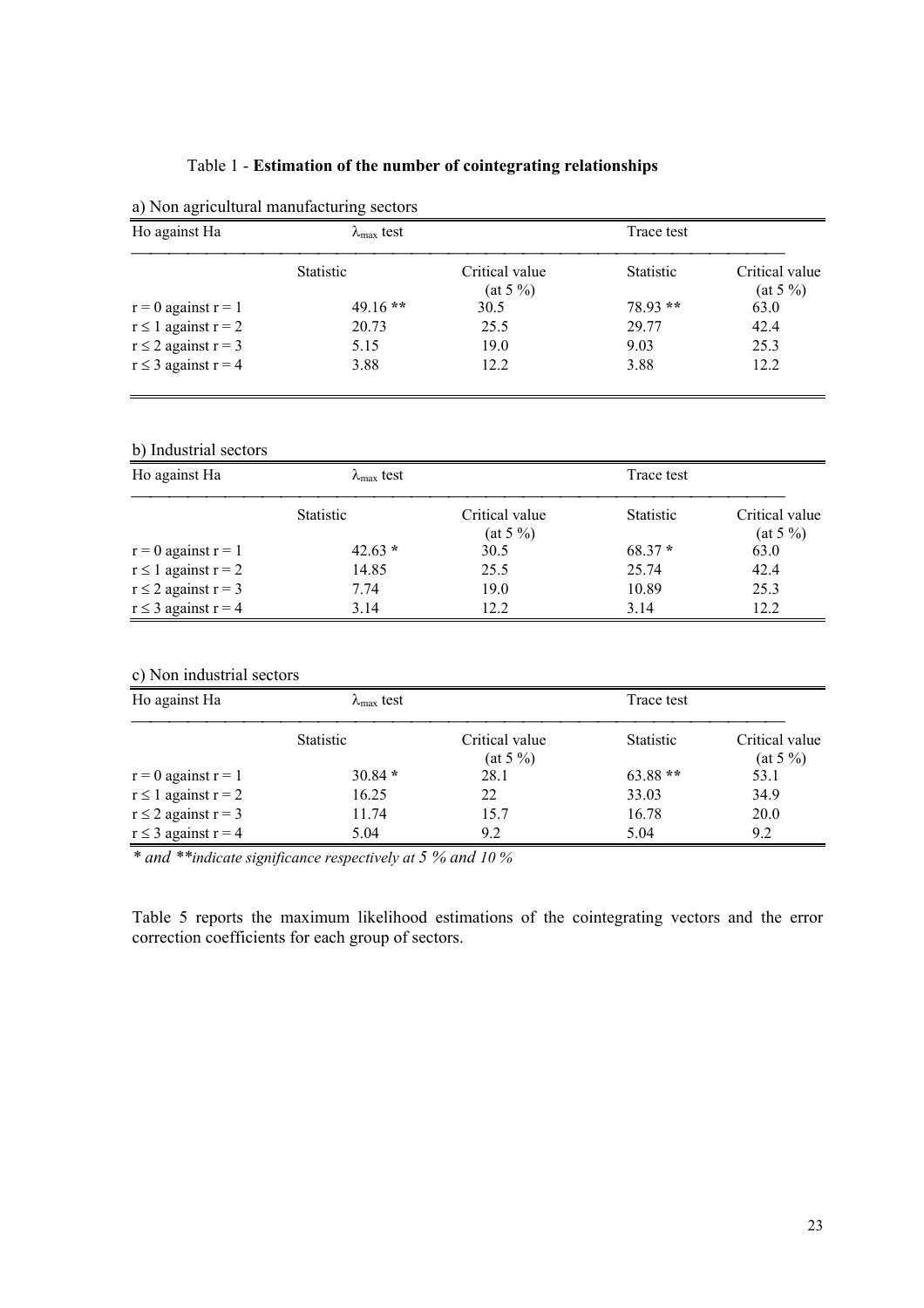| Variables   | Normalised cointegrating vectors |          |            |
|-------------|----------------------------------|----------|------------|
|             | <b>NAMS</b>                      | IS       | <b>NIS</b> |
| $\mathbf n$ | 1.000                            | 1.000    | 1.000      |
| y           | $-0.786$                         | $-1.172$ | $-0.555$   |
| $\mathbf h$ | 0.083                            | 0.762    | 0.254      |
| $(w-p)$     | 0.083                            | 0.304    | 0.212      |
| constant    |                                  |          | $-4.068$   |
| trend       | $-0.003$                         | 0.006    |            |
| Variables   | Error correction coefficients    |          |            |
|             | <b>NAMS</b>                      | IS       | <b>NIS</b> |
| $\mathbf n$ | $-0.014$                         | $-0.020$ | $-0.011$   |
| y           | 0.262                            | 0.162    | 0.175      |
| h           | $-0.016$                         | 0.018    | $-0.024$   |
| $(w-p)$     | 0.244                            | 0.069    | 0.188      |

#### Table 2 - **Maximum likelihood estimations of normalised cointegrating vectors and of error-correction coefficients**

Thus, the long run relationship existing between the four variables writes for each group of sectors as follows :

| $n_t = 0.786$ $v_t$ - 0.083 $h_t$ - 0.083 (w-p) <sub>t</sub> - 0.003 trend                   | (NAMS) |
|----------------------------------------------------------------------------------------------|--------|
| $n_t = 1.172$ y <sub>t</sub> - 0.762 h <sub>t</sub> - 0.304 (w-p) <sub>t</sub> - 0.006 trend | (IS)   |
| $n_t = 0.555$ y <sub>t</sub> - 0.254 h <sub>t</sub> - 0.212 (w-p) <sub>t</sub> + 4.068       | (NIS)  |

#### *Tests of robustness*

Before interpretating these estimations results it is important to make the following comments on their robustness. Systematic Likelihood Ratio tests on the deterministic components have been implemented. These tests lead to accept a specification of the Vector Error Correction Model (VAR-ECM), with an unrestricted constant in the short run, as well as a linear deterministic trend constrained to lie in cointegrating relationships for non agricultural manufacturing sectors and industrial sectors, and with a constant in the long-run for non-industrial sectors. Furthermore the adopted normalisation is sufficient in both cases to identify the parameters of the cointegrating relation. Moreover several test statistics have been calculated in order to check the quality of the multivariate estimation (Lagrange Multiplicator test for serial correlation of order 5; White heteroskedasticity test, 1980; ARCH tests, Autoregressive Conditional Heteroscedasticity; Jarque-Bera normality test). These tests indicate that the VAR-ECM representation is congruent with the data since the usual hypotheses concerning residuals are verified for the four equations of the three estimated VAR-ECM.

To improve these first results and the econometric estimation of the VAR-ECM, three kind of additional tests have been implemented. The results of these tests are not reported here because of limited space<sup>17</sup>, but they can easily be summarized as follows since clear patterns emerge from them.

l

<sup>&</sup>lt;sup>17</sup> They are available upon request.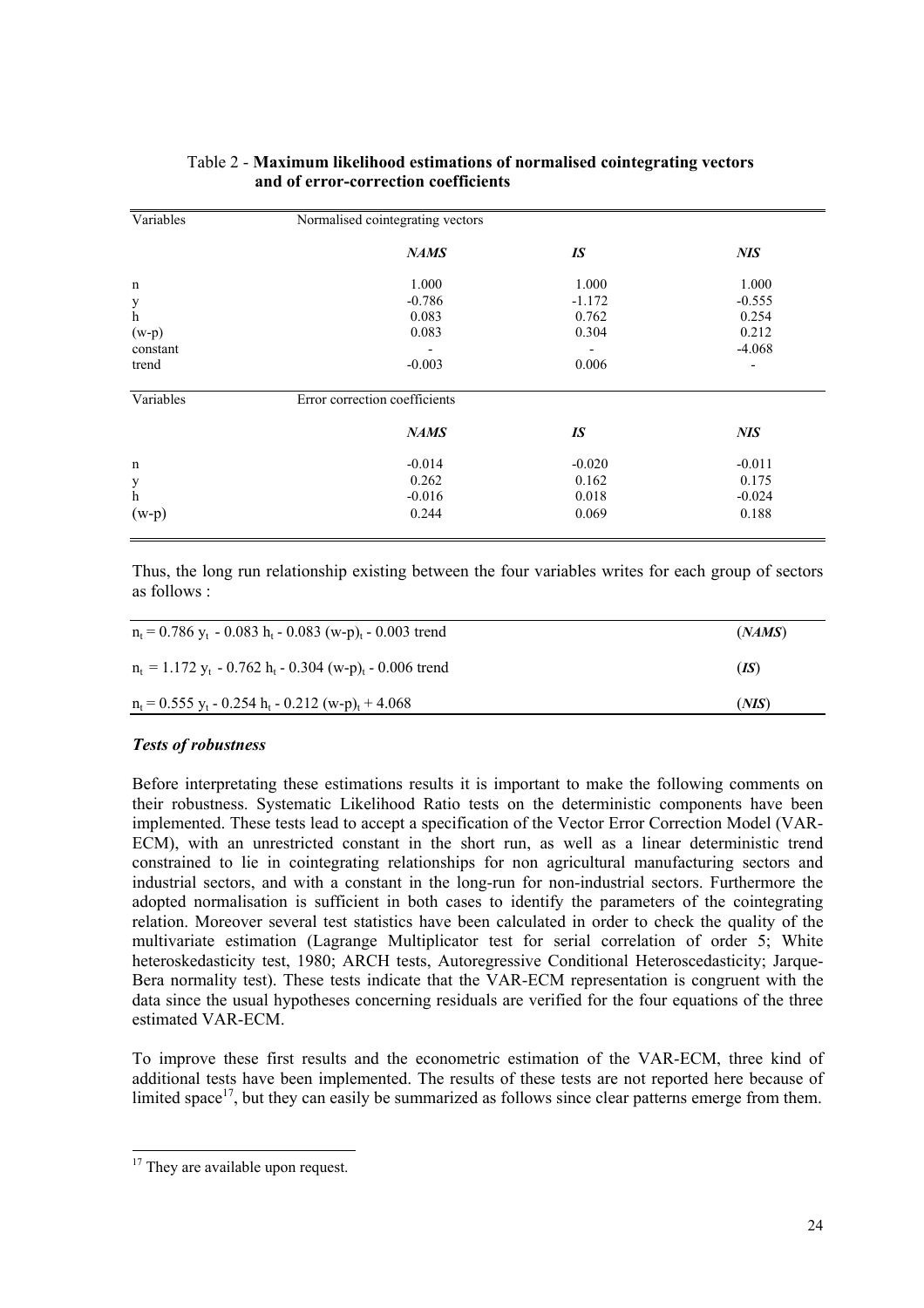- First, a sequence of tests was implemented in order to determine if some system variables could be excluded from the estimated long run relation established previously. These tests indicate that at a 5 % level of significance all the four variables effectively belong to the cointegrating space for each of the three sectors.

**-** Then, we have re-tested the stationarity of each variable around a linear trend for the non agricultural manufacturing sectors and the industrial ones<sup>18</sup>. For instance, to test if output (q) is stationary around a linear drift for non agricultural manufacturing sectors, one has to test if vector b'  $= (1 0 0 0 a)$  belongs or not to the cointegrating space. The results of these tests are categorical, since they reject in every case the stationarity hypothesis around a linear drift of the four variables. It is also interesting to test if per capita and hourly productivity are stationarity around a linear drift for each of the two sectors. The tests indicate that this hypothesis is largely rejected by data whatever the retained level of significance is. Thus, the results of the stationarity tests applied in the multivariate framework, where the interdependences between variables are explicitly modelled, are concomitant with those applied previously in the univariate framework. These tests indicate that the variables are characterised by a stochastic non stationarity (namely integrated of order 1), rather than a deterministic non stationarity (namely stationary around a linear drift).

- Finally, in a third time, having examined the structure of the co-integrating space, it is important to test if the cointegrating relation put in evidence for each of the three sectors explicitly belongs to all the equations of the model VAR-ECM. It is a weak exogeneity test of the different variables of the VAR-ECM19. These tests check if the structural hypothesis imposed *a-priori* by applied researchers in univariate employment equations, i.e. the exogeneity of the variables appearing in the right members is verified empirically<sup>20</sup>. These tests show that for each of the three sectors the variables (output, labour cost and working time) are weakly exogenous at a 5 % level of significance. Hence on the 76.1-96.4 period we can pursue a valid inference without any loss of information from this employment equation alone without explicitly modelling the three equations describing the evolution of output, working time and labour cost.

Structural hypotheses have also been tested, as the equality of manpower coefficients to 1 and the joint hypothesis of manpower and working time coefficients to 1, but they have all been rejected whatever the considered sector is. Finally the system has been re-estimated by recursive least squares until 1996-4. This estimation method is commonly used in empirical studies since it enables to follow the evolution of the estimated vector of coefficients when we add a new piece of information at each step in this estimation. Moreover it also offers the possibility to build graphs and to carry out tests in order to appreciate the parameter stability through time and to perform Chow tests so as to detect a possible break. The graphs reported in appendix 4 have been built in reestimating successively the model, but each time for a longer period (the first estimation has been done for the 76.1 - 83.2 period). The graph examination doesn't reveal any particular break in the three sectors, so that the parameters of these three multivariate models seem to be steady through time as it is confirmed by the global stability graphs.

Thus, the misspecification and constancy tests indicate the three estimated VAR-ECM model to be a satisfactory representation of the data.

l

 $18$  The results of these tests don't have much interest for the industrial sectors because in these sectors the cointegration relation does not include a linear trend, but only a constant..

<sup>&</sup>lt;sup>19</sup> See Rault (2000) and Pradel and Rault (2003) for a discussion on weak-exogeneity and non-causality. <sup>20</sup> This assumption has actually no specific reason to hold empirically.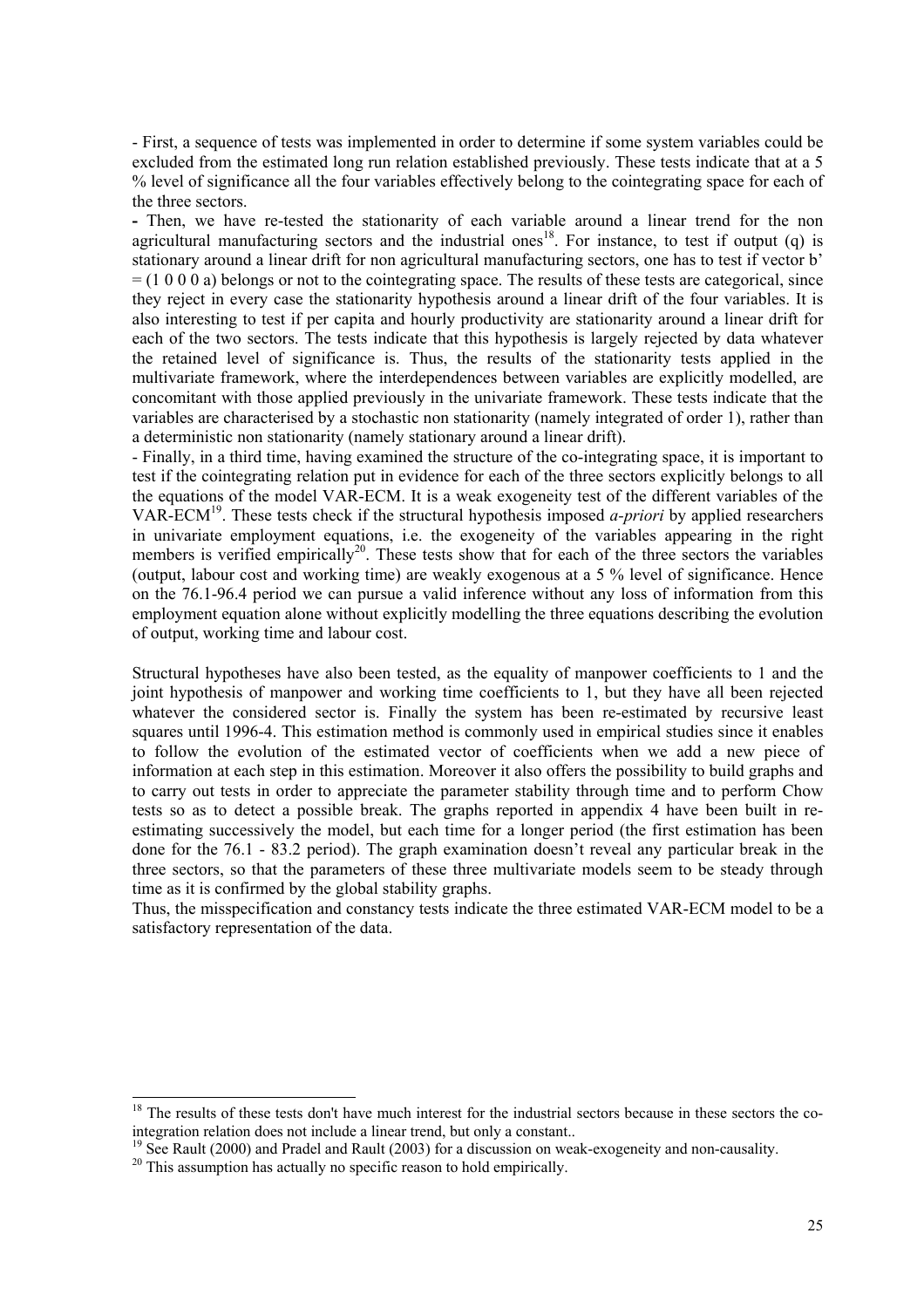Appendix 4 **Chow tests to evaluate coefficient stability in the multivariate estimation** 



**Global Stability**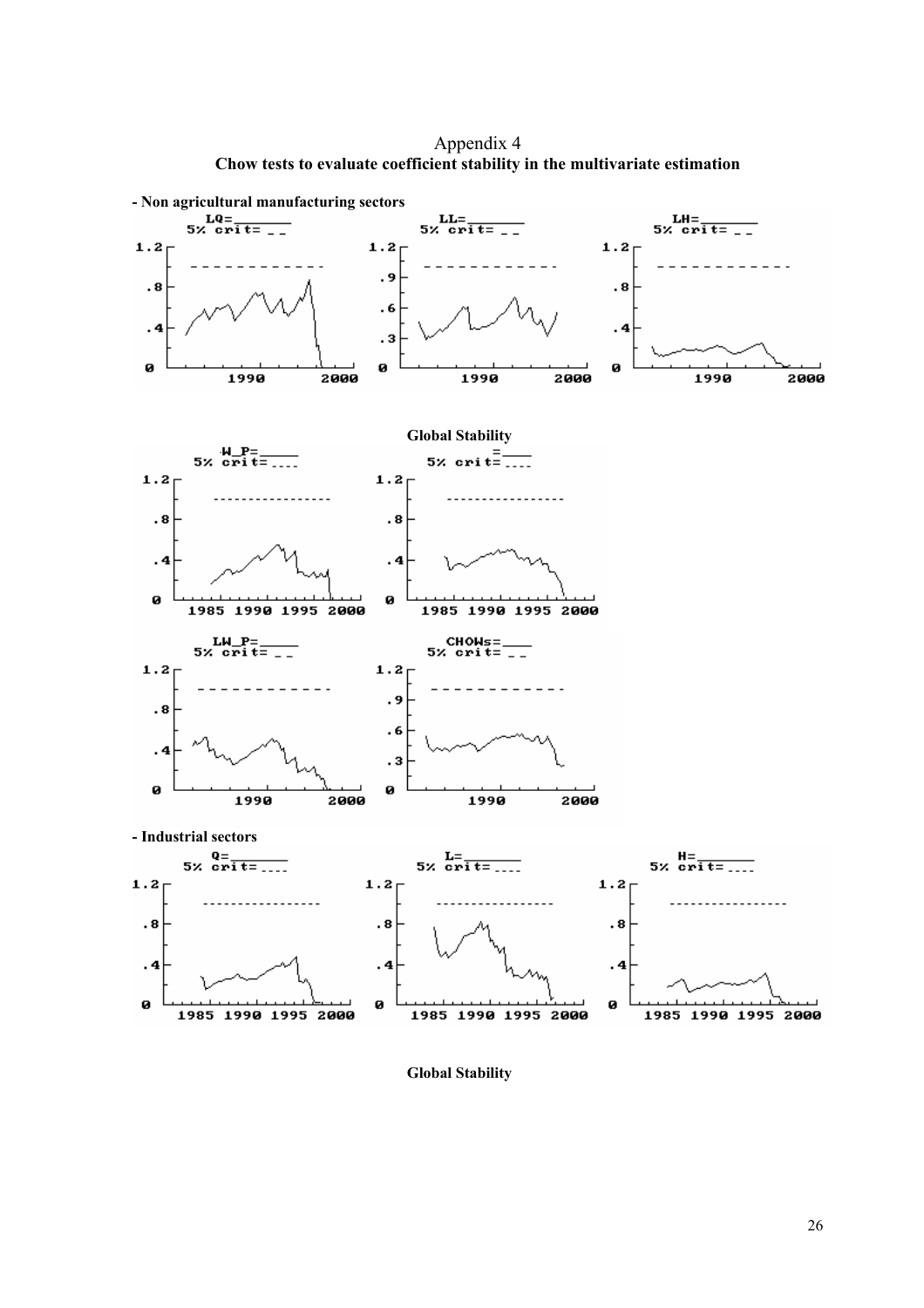

**- Non industrial sectors**